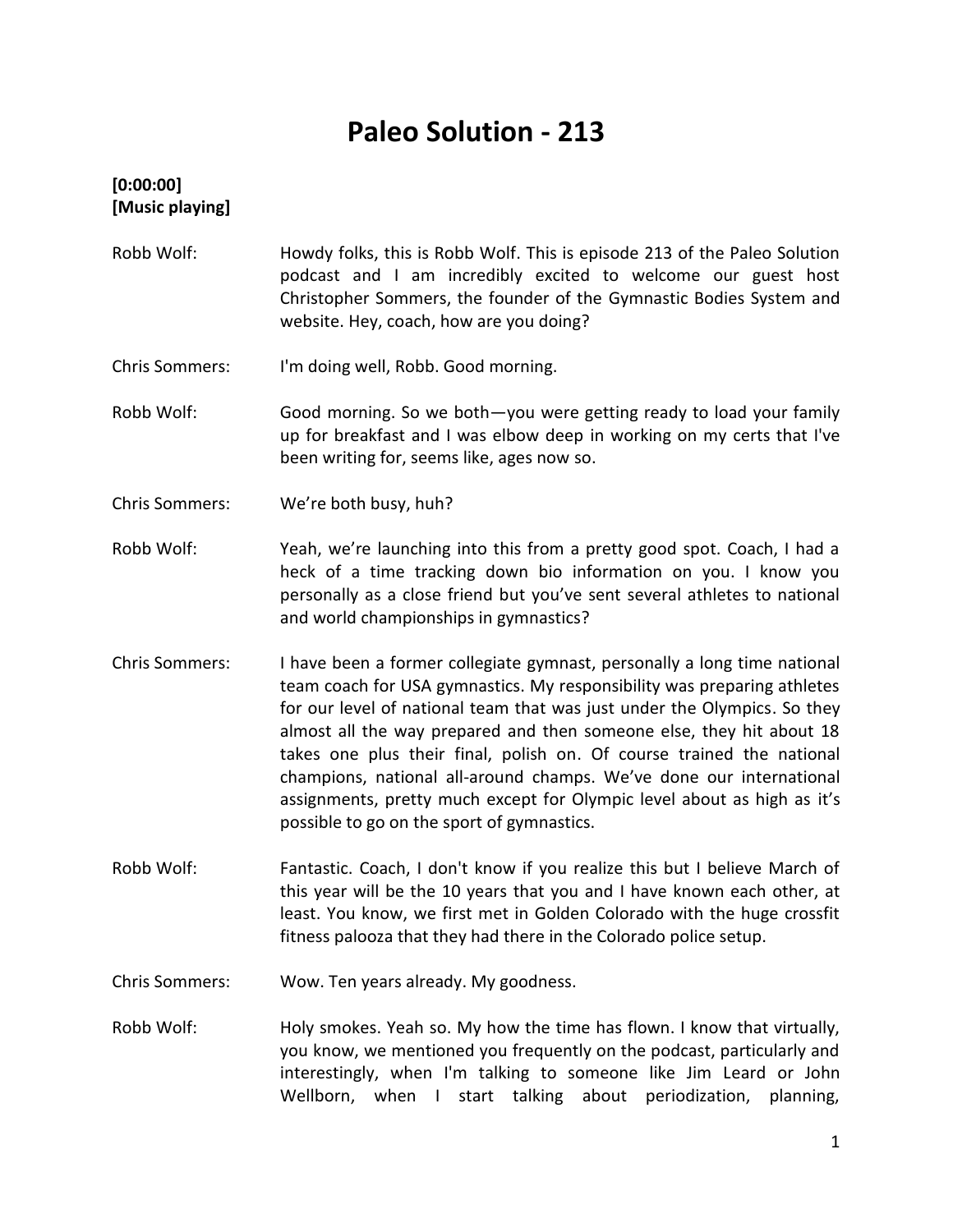progressions, all of that type of stuff. You know we had an initial kind of meeting around the crossfit scene because of the inclusion of at least in theory of gymnastics, Olympic weight lifting, sprint modalities and stuff like that then we all kind of migrated and gone various directions from that initial meeting. But Coach, you've been working on these gymnastics bodies. You have a whole online curriculum, you have books but I think that the first time that you really had some significant kind of online exposure, was it a two-part piece that you did covering the planche and the front lever for T-nation?

- Chris Sommers: Yeah. Pavel had contacted me and I was neck deep in our national team training and he asked me to write a chapter for a book. He's a good friend so I told him, no. I'm busy, I don't have time for this and he's a persistent guy and finally I caved and I said okay. So we threw together a little 10-page chapter for him. Went out took a little bitty handheld camera, shot some photos real quick with my athletes. Sent it off to Pavel and promptly forgot about it.
- Robb Wolf: And so that went up on Dragon Door originally.
- Chris Sommers: Well they went up on Dragon Door and the story goes that Pavel sent me a note. I had done nothing on the internet at all at that time. He sent me a note letting me know that it was too good; he didn't want to include it as a chapter. He was going to do a standalone article and I said okay, you know, whatever, that's fine. I went back to training. A couple weeks later, I opened my e-mail one morning and I had 300 emails in there. Everyone asking about this dogone article that Pavel had published as a separate instead of a chapter and that was the beginning.
- Robb Wolf: And that was probably like 2002, 2003.
- Chris Sommers: Right in there. Yeah, it's been a good long while ago.
- Robb Wolf: So you know for some folks, particularly if they come from a more barbell-oriented background. I'm clearly biased in this. I don't have like any type of legit gymnastics background. I've tinkered with some ring work, you know, my main I guess kind of exposure to something that would be kind of gymnastics derivative was doing some Capoeira which was a ton of handstand work, handstand balancing, back bends, some really basic acrobatics and stuff like that. But even that level of exposure that I had, I feel like it provided such an advantage for me, both from kind of structural integrity particularly like in my shoulders and my thoracic spine and all that.

**[0:05:25]**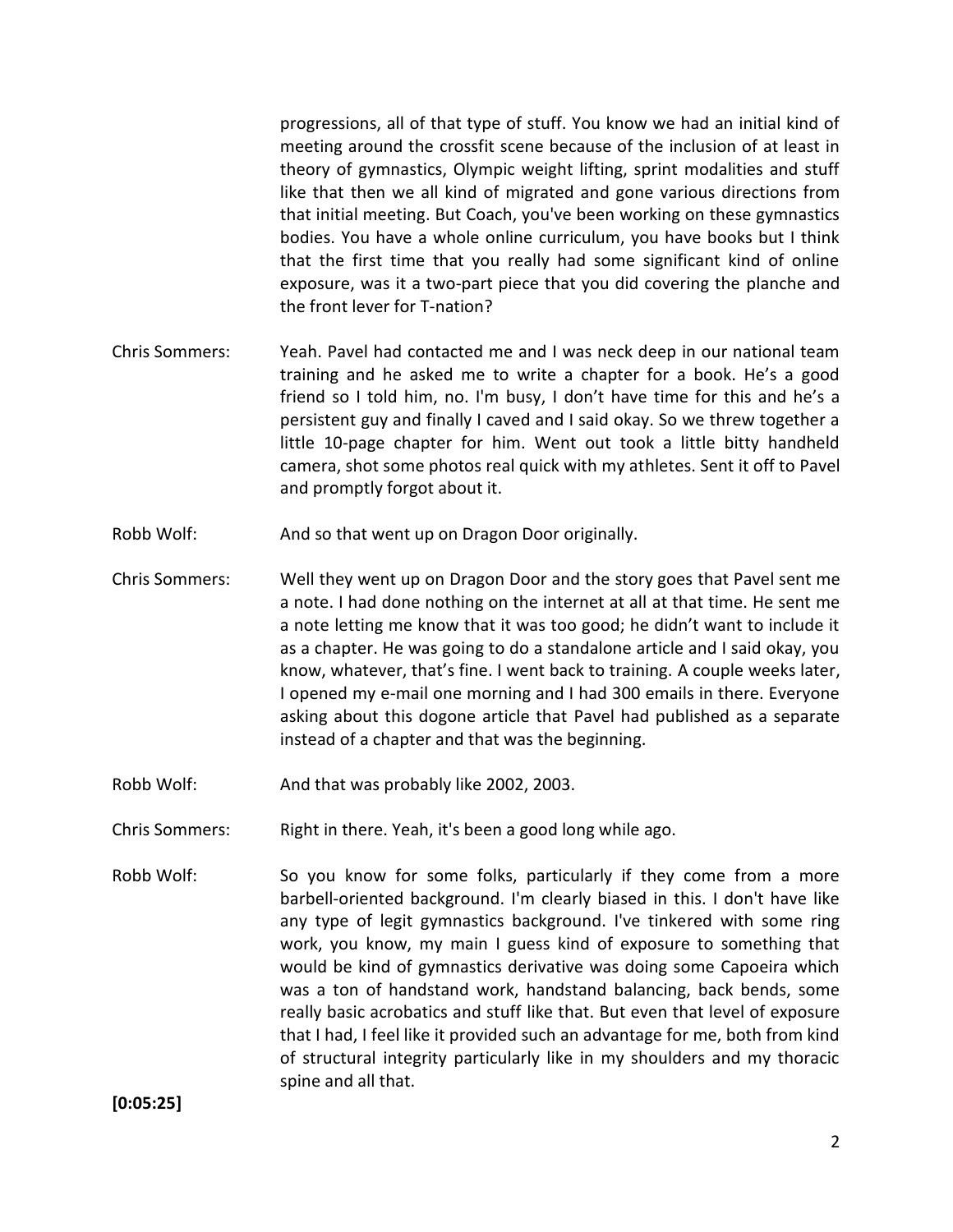Now I'm doing some competing in old dude Brazilian Jujitsu and it's remarkable how much mobile I am and I'm willing to do some things that, you know, most people are not willing to die while grappling. I'll do cartwheel passes and if somebodies almost has like a some sort of a collar choke or something like that on me, I'm totally comfortable, you know popping up onto a headstand and spinning on a person's belly and then coming back down.

For the folks that I roll with, they're kind of like holy cats, you know it's almost like some Spiderman type stuff and I mean my skill set is a thimbleful at best of what would be, you know, the great lakes of what you produce in people. But, you know, what's your compelling argument for including some basic gymnastic skills work for virtually any athlete or even just somebody who's not necessarily athletic but they just want to be fit and healthy?

- Chris Sommers: Well I don't even know that I need to make a spill. I'll say, you know, the numbers speak for themselves. We have athletes who in the past on first day of high school weight lifting pulled a triple body weight deadlift, never touched a barbell before in their life. Double body weight squats, not unusual at all, first time they go. We had one young man hit college and got involved having some fun with some friends weight lifting and I think it took Dylan -- now he weighed in in about 145, so not giant, but he was benching 300 lbs in I forget if it was two or three weeks.
- Robb Wolf: Wow.
- Chris Sommers: We had experimented a few years back. We brought Jeff Servin from Triton athletics in Takoma Washington down, were considering implementing some Olympic lifting with the guys seeing if there was a way to do it without getting neck deep in the programming and becoming lifters.

Robb Wolf: Uh-hum.

Chris Sommers: And he pretty much had most of my older guys jerking body weight in a half in about 45 minutes.

Robb Wolf: Wow.

Chris Sommers: He also insulted us at the same time. He said that amazing. He said my god, your guys' technique sucks.

Robb Wolf: [Laughs]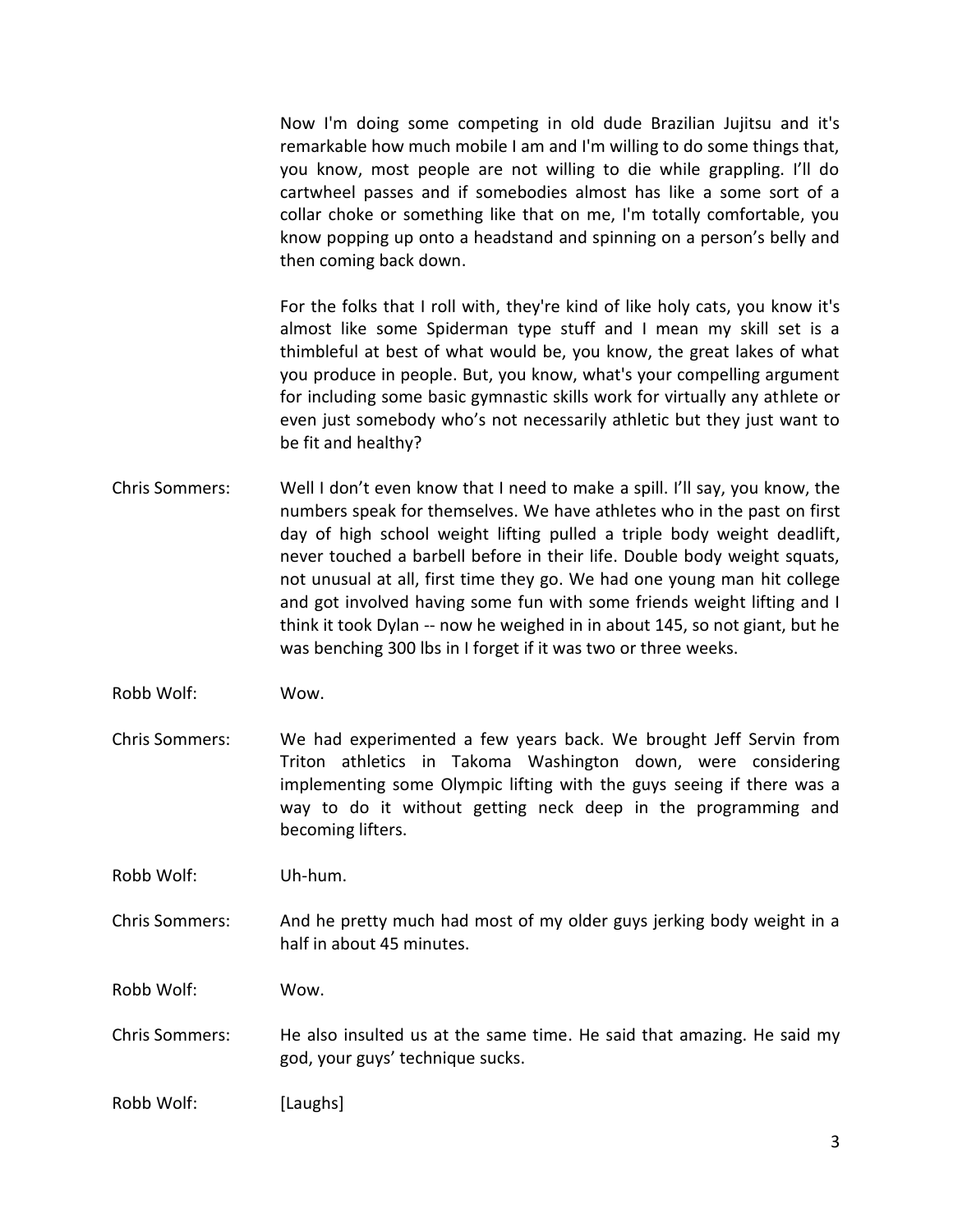- Chris Sommers: So, you know strength wise, I just don't know that it can be compared with. We can breakdown all the plyometric forces and that the body's exposed to, probably for adults, but we found out over the years is mobility. In fact, it's almost—whether or not adults have poor mobility, I'll go so far and say that they have no mobility whatsoever.
- Robb Wolf: Right. Right.
- Chris Sommers: They are crushed. They are just crushed from their deskwork, which is why the foundation courses, you know, alternates half mobility work, half strength work.
- Robb Wolf: And you know that's been an interesting progression for me. Having gone from pretty athletic and even when I've worked in a lab I was typically on my feet and then transitioned out of doing that type of work into sitting and writing and blogging and shockingly developed some hip pathologies, some L4/L5 disk dysfunction. It's taken the past maybe, you know, interestingly about six months constructing a standing workstation, really dedicating myself –
- Chris Sommers: Right.
- Robb Wolf: --in doing that and then also motoring through a lot of the progressions that you have throughout the day and lo and behold that low back pathology is kind of going away. I don't have the same issues but you know it's so interesting to me. I would agree that probably the number one problem that we see it at North Cal strength and conditioning when we get somewhat older folks like they can have some metabolic issues, you know, their diets poor, they're generally inactive but just the lack of mobility and the fragility I guess that people have from that.
- Chris Sommers: Yes.
- Robb Wolf: It's almost like they're made of glass.
- Chris Sommers: Absolutely.
- Robb Wolf: Like there is nothing resilient about them, like if they fell, they would break and so it's interesting. Coach, something that's always impressed me with your methodology, you get these people very, very, very strong going through the different progressions but what was interesting to me is how conservative you are in progressing people.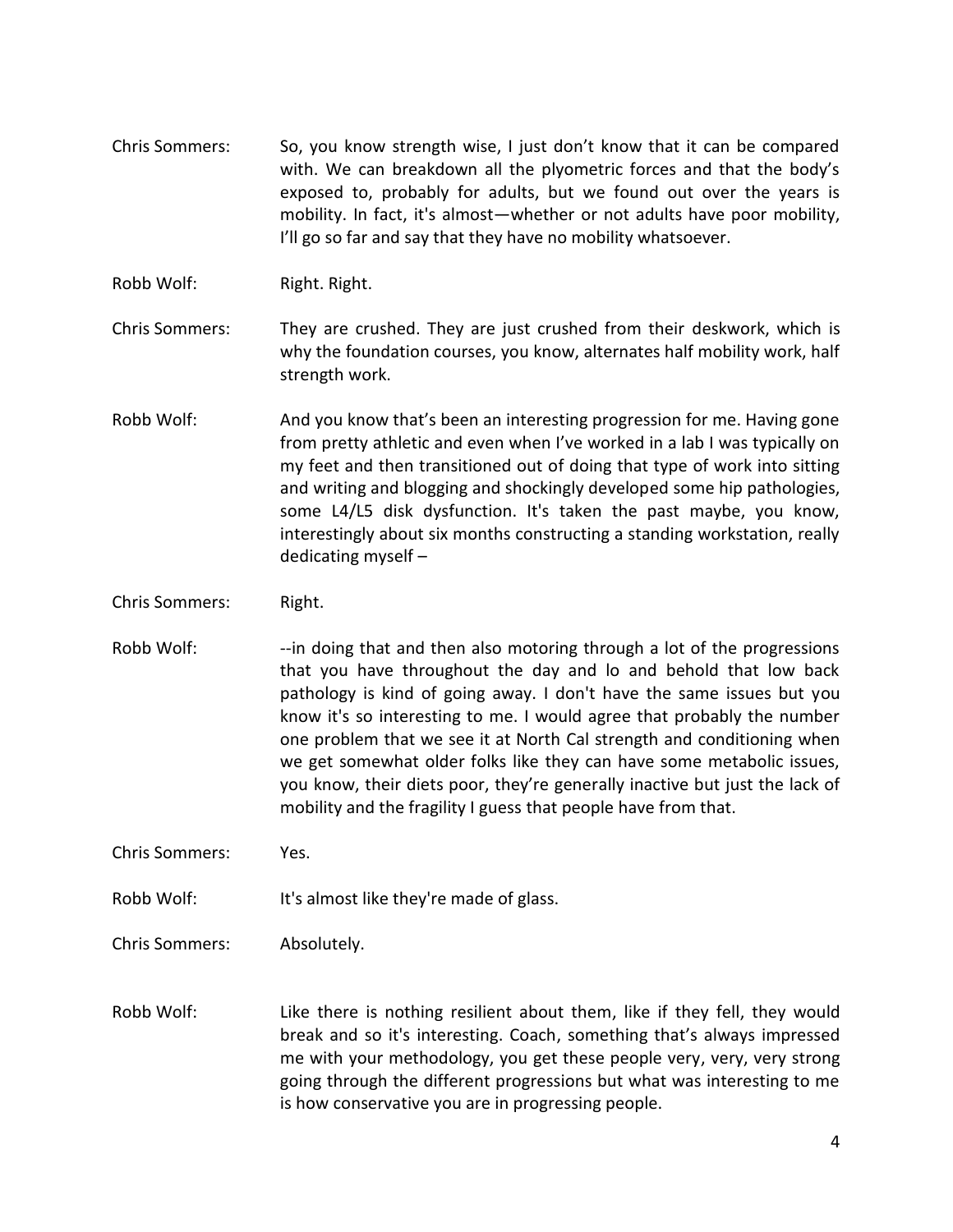| Robb Wolf: | You know the exposure—like we may not see a loading increase for           |  |
|------------|----------------------------------------------------------------------------|--|
|            | weeks from people. Could you talk a little bit about that? Particularly    |  |
|            | within-you know, like a lot of the listeners kind of go in and out of the  |  |
|            | crossfit scene. There's always a pushing towards, you know, this sense $-$ |  |
|            | to quote Greg Glassman, you know, the greatest returns that we see are     |  |
|            | found with intensity                                                       |  |

#### **[0:10:20]**

Chris Sommers: Yeah. Sure.

Chris Sommers: Right.

Robb Wolf: But I think that once we passed that office stage.

- Chris Sommers: I would love that one.
- Robb Wolf: Yeah. Yeah. You know I think that once we pass the novice stage or even when we start looking at, you know, to steal something from Pavel to look at strength as a skill. It seems like that progression needs to be very, very metered monitored to avoid burnout and to really just get to these highest levels. Could you talk about that and really give people a sense of how slowly you progress people with regards to volume and intensity but then how quickly they actually get very, very strong from that.
- Chris Sommers: I think it's important for people to—like you said, that it's important for people to understand that there's a difference between games as a raw beginner and games as a seasoned athlete. The higher your level of training, the fewer times you can peak for athletic competition during a year. So for example, I can peak an athlete once maybe one and a half times a year and that's at a world-class level. To do more than that per year, it just won't work. The body will blow up. My concern that we see constantly with crossfitters who are taught with a low level of strength to want to go to the well over and over and over and over is that there's only so much tread on the tires and if you come sliding to a stop sign every single time, then your burning yourself out.

Robb Wolf: Right.

Chris Sommers: We're going to have joint issues. We're going to have central nervous system issues. We're going to have adrenal failure. I mean it just goes on and on and on. I will say that in the United States, to make the US national team and you'll see it with our world in Olympic athletes, you're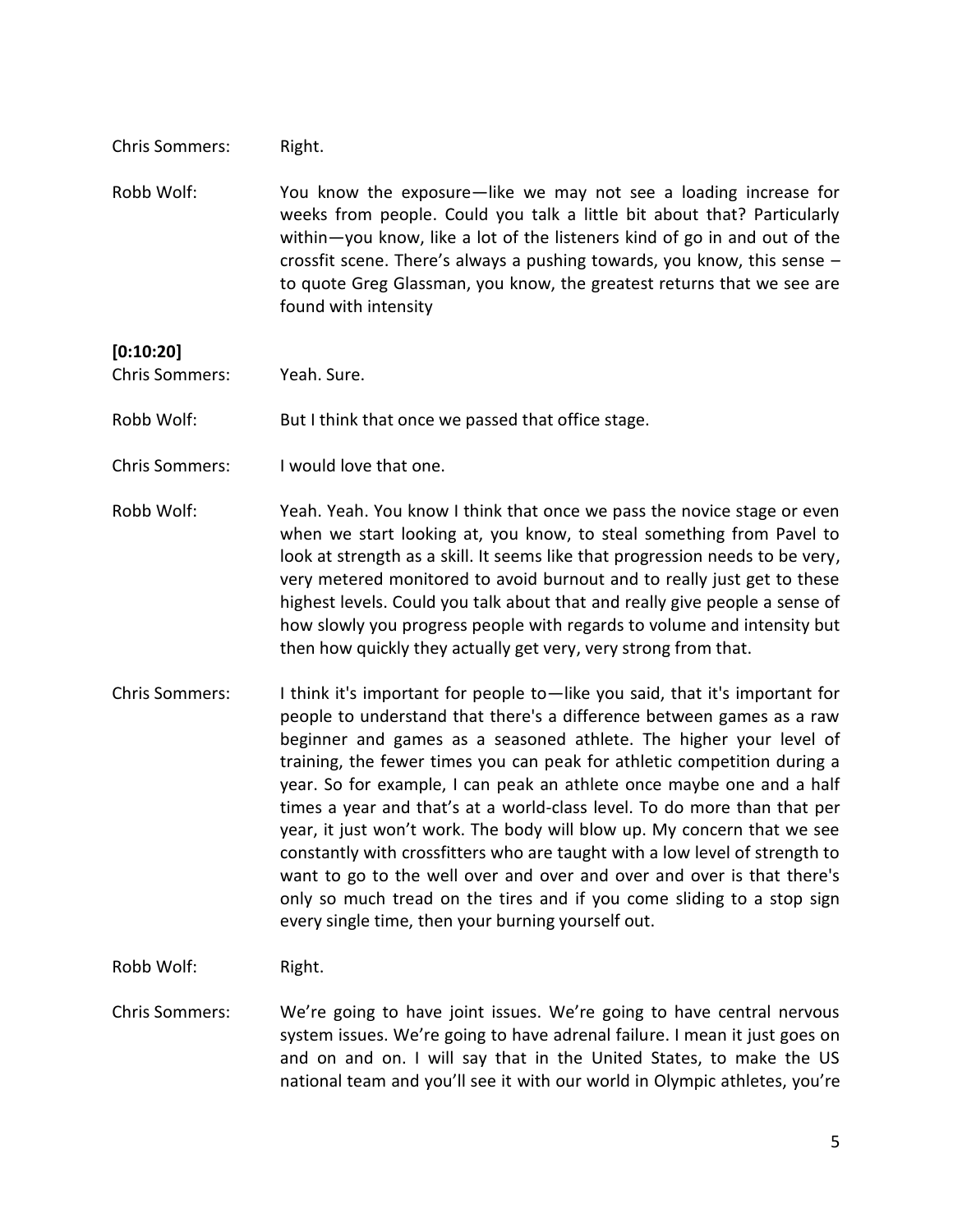automatically once you make that team, one of the best athletes in the world.

Then back stepping that, there's only a handful of people who are producing athletes at that level in the United States and we all get there by being conservative. We don't leave things to chance. Perhaps it helps people understand that intensity only works within their individual levels of recovery and then that in turn has biological limits that you can adapt to. For example, you know, muscle tissue replaces itself every few months. There's nothing you can do to speed it up. Bone tissue's going to completely regenerate over a period of a couple of years. What we found is that the stronger an adult athlete is, probably the more brittle and the least mobile they are, the more apt they are for injury. Especially a lot of crossfitters we have coming in, we have to handle them with kid's glove because they're just an injury waiting to happen.

- Robb Wolf: Maybe let's talk about, you know, what you do to get the mobility kind of matched up for that person but then also let's go through a little bit of a progression. You're reasonably famous now for like these front lever and planche progressions in getting people to do these but I don't think people really understand like how incrementally and slowly you will progress people in that loading. And maybe we can even use like the example of like a standing barbell press just so that people -- you know, like if we start a person and say like the one rep max was hundred pounds on the standing barbell press -- actually let's tackle this one first. You know, how would you progress that person to getting, you know, and let's say their body weight is a 150 lbs or something like that. How would you progress that person to that body weight standing press and then like a body weight and a quarter standing press?
- Chris Sommers: With the barbell?
- Robb Wolf: With the barbell and using that kind of -- analogous to the way that you progress people say like I'm planche working and rings and stuff like that. I just, it's always when you and I have talked on the phone, it's just so impressive to me how incremental and relatively slow the increased volume and intensity layers on with that.
- Chris Sommers: For something as simple as that barbell press, I would drop them to 70% while we test. Find out what their max is, drop them to 70% and then I break their increments. I'll say that was just for make it easy we'll call it that there was a – their max was going to be 36 pounds, 106 so we've got a 36-pound window. We'll just break it up so we'll add just 3 pounds per week. We do that over a 12-week training cycle.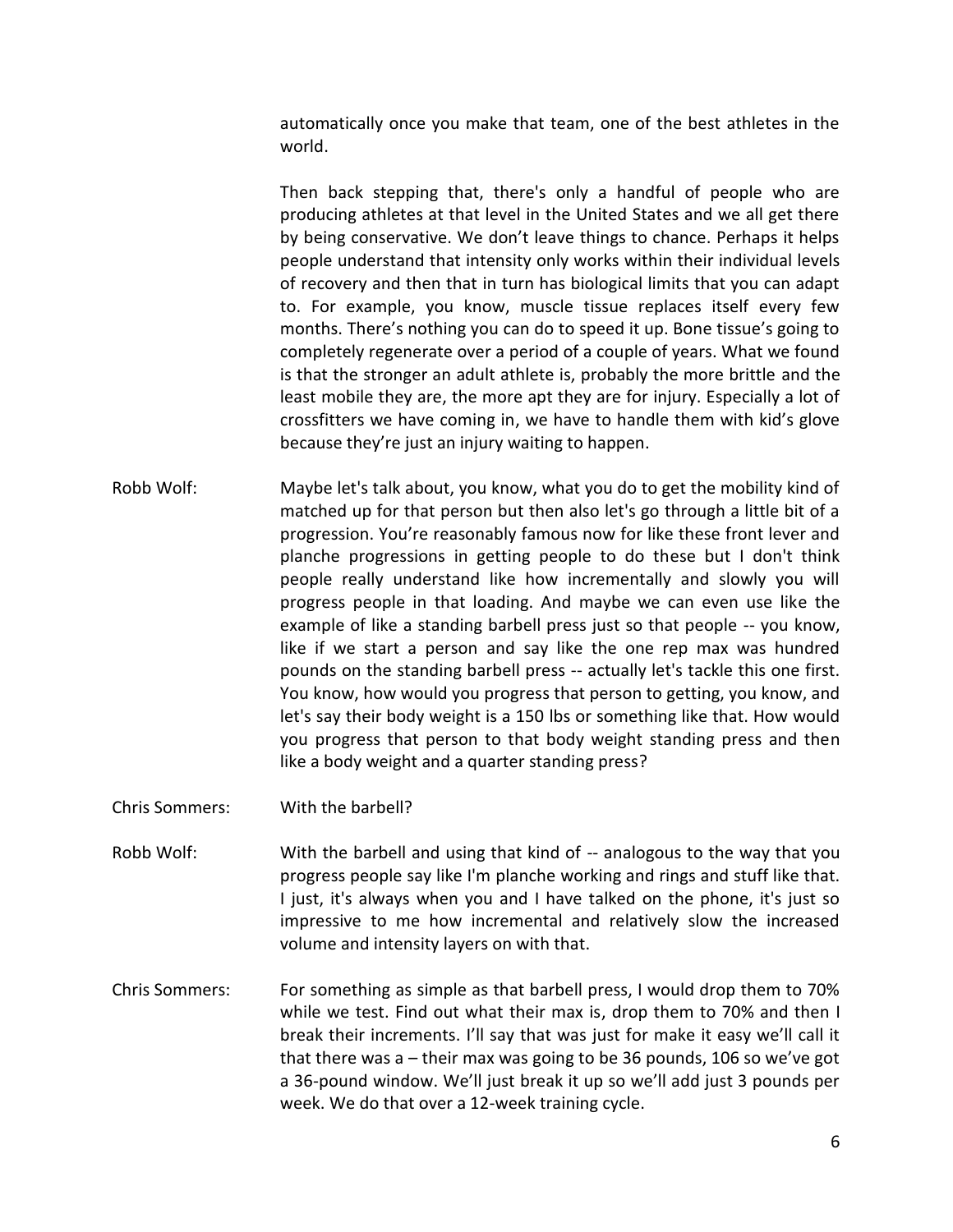| [0:15:15]             |                                                                                                                                                                                                                                                                                                                                                                                                |
|-----------------------|------------------------------------------------------------------------------------------------------------------------------------------------------------------------------------------------------------------------------------------------------------------------------------------------------------------------------------------------------------------------------------------------|
| Robb Wolf:            | Okay and what type of you know, sets and reps and frequency of<br>exposure would the person see?                                                                                                                                                                                                                                                                                               |
| <b>Chris Sommers:</b> | It really depends on what training effect you're looking for whether<br>you're wanting mass, whether you're wanting strength and stay light. You<br>know, if we want just to build strength then we're going to go two or<br>three sets of two to three reps. If we're looking for middle of the road,<br>we might go 5 x 5. If we're looking for build more mass, we might go up<br>to a 3x8. |
| Robb Wolf:            | Okay.                                                                                                                                                                                                                                                                                                                                                                                          |
| <b>Chris Sommers:</b> | And then it just kind of depends on the athlete also. Well probably two to<br>three times per week.                                                                                                                                                                                                                                                                                            |
| Robb Wolf:            | Okay. So reasonably high frequent and you would probably have that<br>exposure two to three times a week regardless of what the - whether it<br>was kind of a mass oriented protocol or a more strength oriented<br>protocol. Would that be correct?                                                                                                                                           |
| <b>Chris Sommers:</b> | Well it's important to remember too that that barbell training is relatively<br>simplistic.                                                                                                                                                                                                                                                                                                    |
| Robb Wolf:            | Right.                                                                                                                                                                                                                                                                                                                                                                                         |
| <b>Chris Sommers:</b> | You know, we've got an isolated muscle group makes life easy.<br>Gymnastics strength training on the other hand like breaking rings apart<br>you know, Maltese said is it pressing strength or is it pulling strength.                                                                                                                                                                         |
| Robb Wolf:            | Right.                                                                                                                                                                                                                                                                                                                                                                                         |
| <b>Chris Sommers:</b> | And the answer to that is yes.                                                                                                                                                                                                                                                                                                                                                                 |
| Robb Wolf:            | Right.                                                                                                                                                                                                                                                                                                                                                                                         |
| <b>Chris Sommers:</b> | It's both and so training gets a lot more involved. So we just had a young<br>man where our forum is huge now. We've got over 9400 members and<br>there is always someone who is pretty sure they found a new way to<br>reinvent the wheel.                                                                                                                                                    |
| Robb Wolf:            | [Laughs]                                                                                                                                                                                                                                                                                                                                                                                       |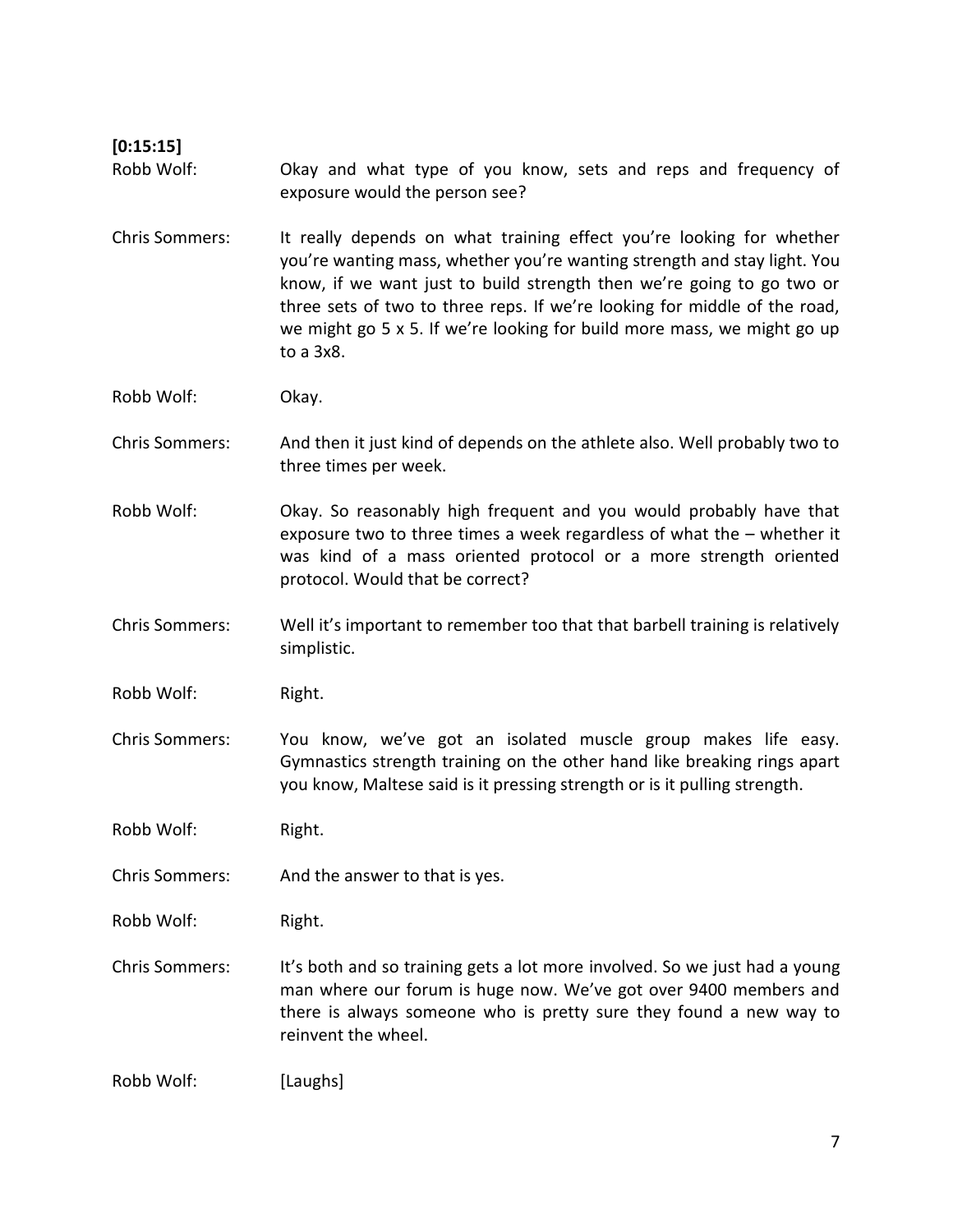- Chris Sommers: You know, they are like well you know, I just want to jump hard into ring strength, it's not going to happen big man. You're not prepared. You're then ready to hit some heavy tendonitis because you haven't done your preparatory work first.
- Robb Wolf: Right, right.
- Chris Sommers: I think the thing that people need to understand as far as gymnastics strength training is concerned is they look at the body as just a set load that this is just my body. I can kind of do what I want when I want. It's a big buffet, I'll get to choose and nothing could be further from the truth. We have to start from the exercises that have the greatest mechanical advantage with the best leverage and then gradually over time as they master those, we decrease mechanical advantage. We decrease the leverage thy have.

For example in iron cross, we get people all the time especially with we'll get Navy Seals and Special Forces And Delta, they're used to being studs and they'll try to get up on rings and they'll try to go right to a cross and they blow themselves up. What they don't realize is that an element like that we measure in torque which is inch, pounds and depending on your body weight and the length of your arms, you could be looking at over 4000 inch pounds of pressure coming down on those joints.

- Robb Wolf: If you've got a little bit larger and lankier of an individual, sure, sure.
- Chris Sommers: Sure. Yeah depending on that. The formula for it is pretty simple. We're going to take from center of the chest out down to the end of the wrist. We're going to multiply that by half body weight and go times two.

Robb Wolf: Right.

- Chris Sommers: So fairly straightforward but where people get caught is then they don't realize that there's specific physical structures that have to be adapted as well so that they can support that training. You know, brachialis is usually the weak link coming through the elbow there and what we've found is the stronger the guy, the more out of balance their body is. The worse their mobility is, they have no straight arm strength, they have no balance. They have no proprioception. There's just nothing there and we have to just baby step them.
- Robb Wolf: Coach what's the -you know, a little bit of the diagnostics that you use for you know, when you say straight arm strength, I've talked about that a bit on the podcast but can you give folks some examples of you know,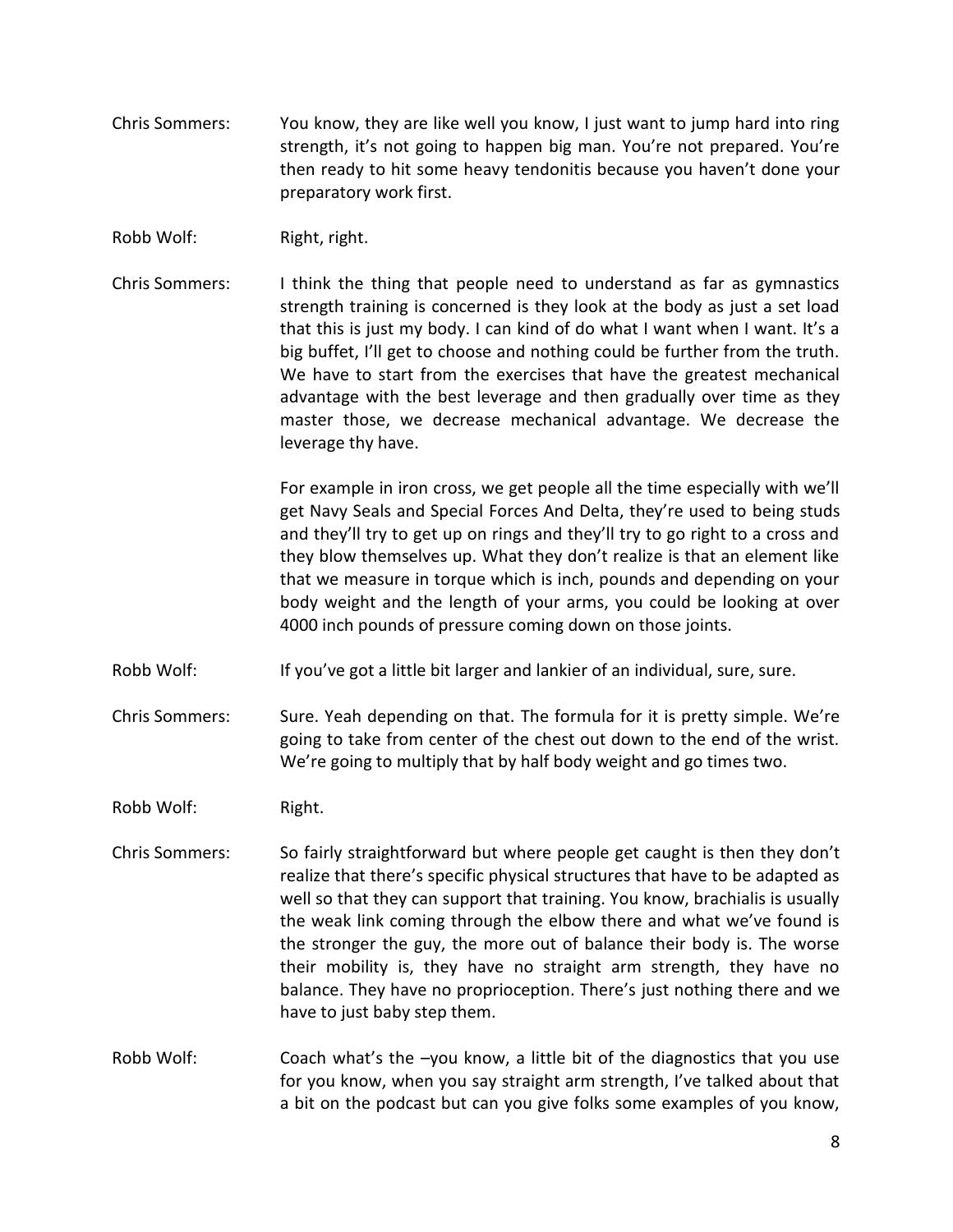what are some straight arm strength moves and then also how you assess that and maybe a little bit of a progression with that?

- Chris Sommers: Okay. What we've found as far basically straight arm strength is anything that's going to be performed with the arms completely locked. It's important to understand that almost straight is bent.
- Robb Wolf: Right.
- Chris Sommers: We go through that constantly. Excuse me. We'll get people who do bent arm crosses on rings and they're doing bent arm maltese and they're so proud and they say I'm almost there coach. I say don't straighten your elbow, it's not ready and sometimes they listen, sometimes they don't. One of our old students Johnny Sapinoso before we got him had come up with a good, with bent arm cross and people were fussing at him, he's a strong boy. They said you know, straighten your elbows and he listened and the elbows went. I think he was down for a good year and a half.
- Robb Wolf: Wow.
- Chris Sommers: And things just have to be done correctly. So what we didn't understand way back when we started working with the adult market was how out of shape they were. That they had no core strength. So over working with them for seven years, I think we've got a pretty good handle on it now. I mean there's a lot of squawk and they say we're so hard, we're so brutal but actually we're being pretty sensitive and easy.
- Robb Wolf: [Laughs] Otherwise the oldsters don't come back so yeah. Yeah.
- Chris Sommers: Yeah. It's simply because they don't have a correct frame of reference. So we just finished a nice seminar in London and good people, bright people, hardworking, talented and they were mentally, they weren't aware they were mentally shutting down far long before they were physically shutting down. They just didn't know how to work.

Robb Wolf: Right.

**[0:20:21]**

- Chris Sommers: So that was an eye opener for them. They're like coach I'm getting ready to die. No it just feels that way you're fine.
- Robb Wolf: [Laughs] So Coach would a front lever and possibly this is why you introduced front lever in the planche as some of the first exposure. So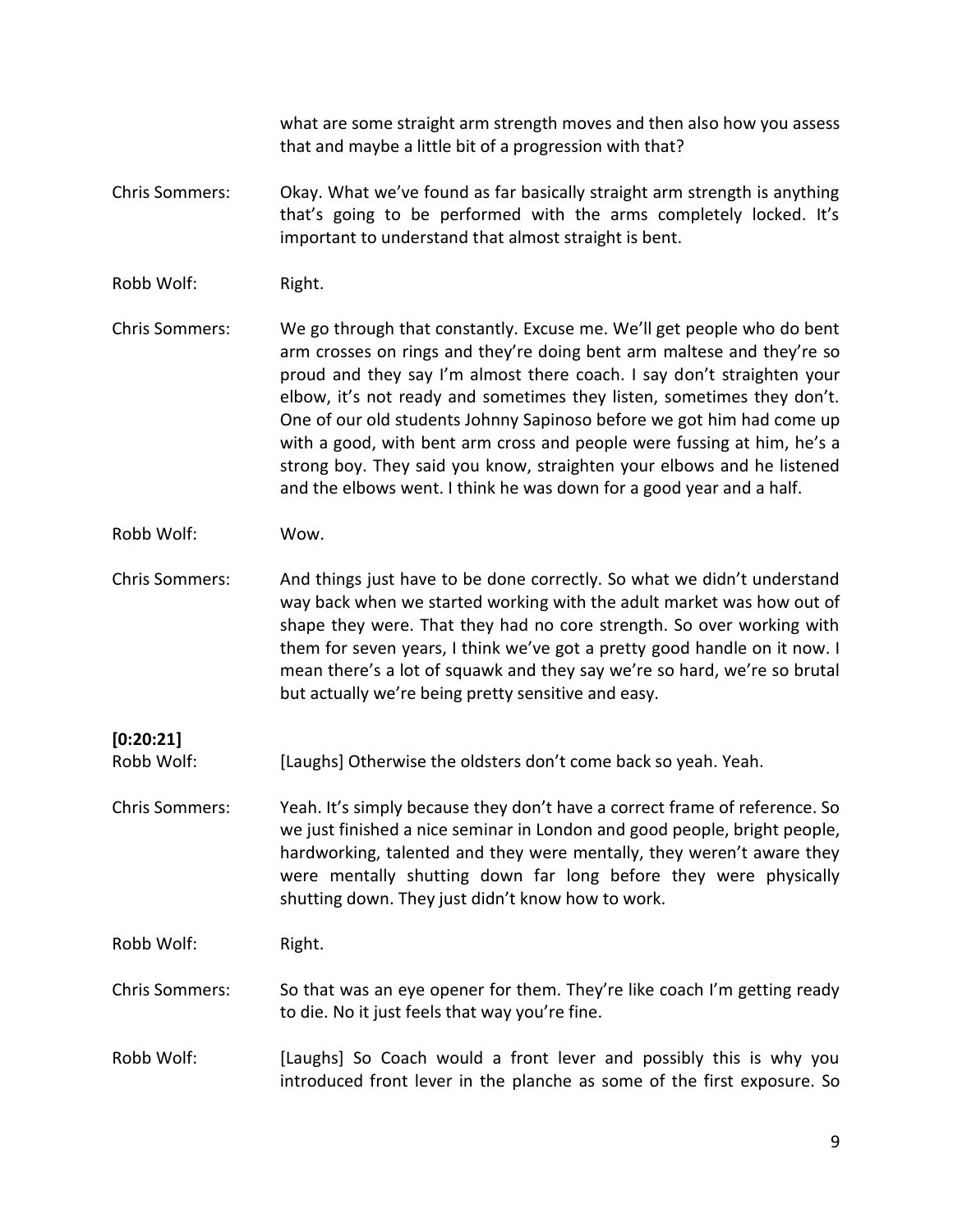these would be kind of examples of kind of complementary straight arm work?

- Chris Sommers: What we found is you know, front lever as far as gymnastics strength is concerned we rate our strength elements A through G with G being the most advanced and a front lever it's an A, a back lever is an A. A planche is barely a B. I mean these are the most introductory of levels. A muscle up doesn't even exist.
- Robb Wolf: Right.
- Chris Sommers: You know, a muscle up is not even considered strength. What we've found though is that when an athlete is younger and they come in they physically are in perfect balance. Their mobility, their dynamic strength, their ability to jump, move, their maximal strength are all in excellent proportions. There's no imbalances. Adults when they come into us the imbalances are just everywhere, they're everywhere.
- Robb Wolf: Interesting.
- Chris Sommers: So what we have to do is we with a young athlete I can start training all of these components at the same time but with adults we have to rebuild which means we start with mobility first then we go into building foundational strength. We're going to do introductory bent arm work. We're going to do introductory straight arm work. Once we're going to start rebuilding shoulders, we're going to rebuild hips, we're going to rebuild knees. Once we have all that under control, that's the only time we're even going to consider moving them on to ring work and for the record our idea of beginning strength is probably quite a bit more than most people's. But if you haven't mastered climbing the rope with no legs, you can't do a hollow back press, basically a handstand, lower to a bent arm planche and press back out you're still a beginner in terms of gymnastics strength.
- Robb Wolf: Right, right. Which those things are almost super human for most folks. Like I know for myself the rope work would be relatively easily that hollow press would be a pretty tall order for me right now.
- Chris Sommers: We have found well it depends on the training and the progressions they've gone through.

Robb Wolf: Uh-hum.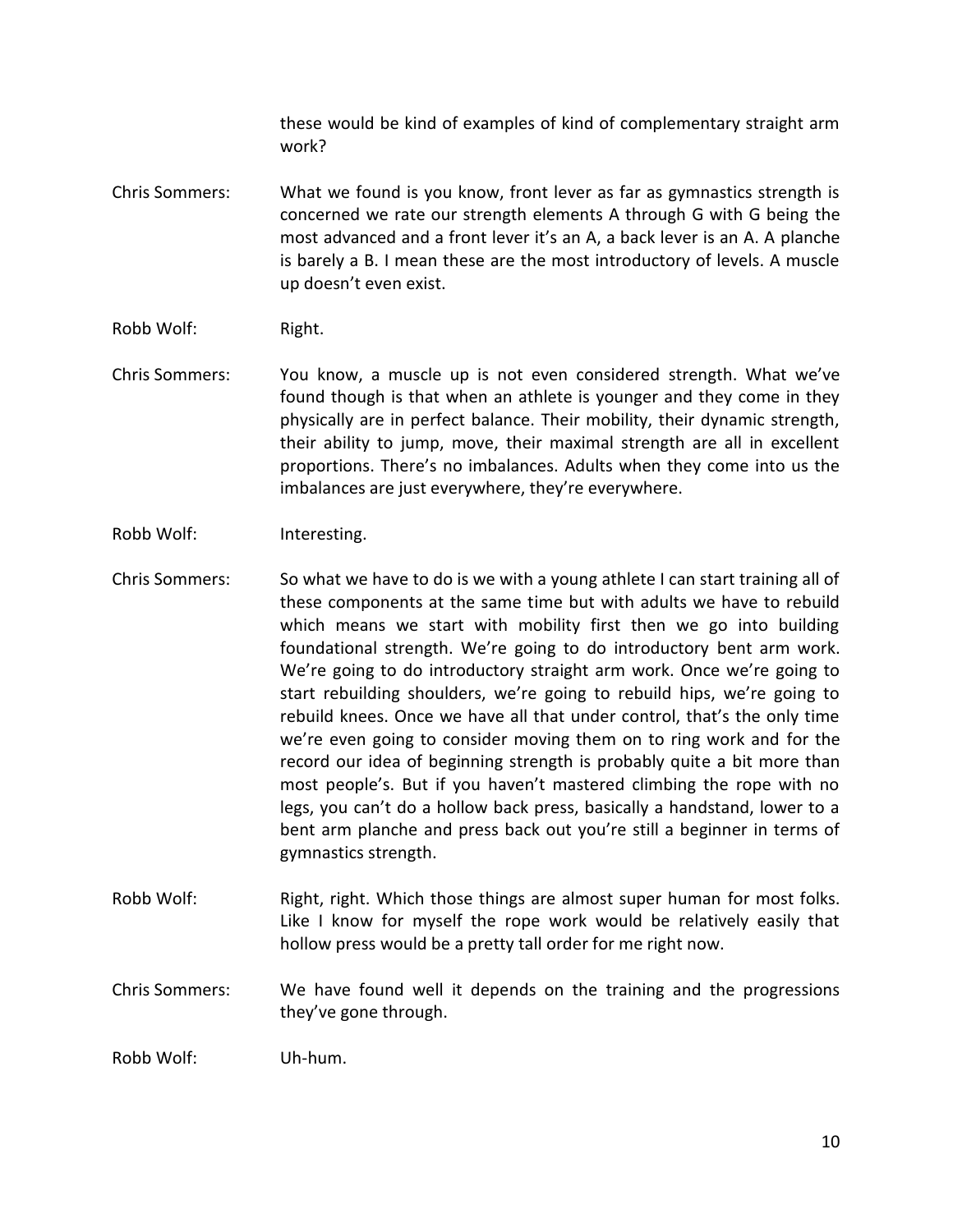- Chris Sommers: We have found for most adults a huge discrepancy between their pulling and their pressing strength.
- Robb Wolf: Interesting and typically the pulling strength being significantly stronger?
- Chris Sommers: Being stronger. What tends to happen though is they're unaware that a metabolic rate of tendons and connective tissue is one tenth out of muscle tissue. So they'll go and they'll start climbing the rope and their muscle will be fine but they've overloaded their joints. We get this all the time so they say you know, Coach I'm climbing the rope. I know it's really good for me, I got to master this. My elbows are killing me what should I do? I say well stop climbing the damn rope.
- Robb Wolf: Right. And what typically then is -you know, how do you back folks up on that and how do you start addressing specifically like the bicep insertion that typically is getting inflamed in that situation?
- Chris Sommers: We would rub their nose in it. You know, basically what we always come back to is they're excited. The next thing you know we've really got rings mastered and as I hit guys here's the deal and I said rings now been popular for coming up on almost 15 years in the fitness industry. Despite all that amount of time, no one had jack as far as ring strength is concerned.
- Robb Wolf: Right.
- Chris Sommers: We weren't we should be neck deep in crosses and planches on rings and reverse muscle ups and we're not. It's simply because they don't know how to use the tool properly. They don't know correct progressions, they don't know how to prepare the joints and all the hours and hours and hours and years they've spent doing keeping muscle ups and all this other silly nonsense is simply set them back further and further.

### **[0:25:01]**

- Robb Wolf: So I mean what is the  $-$  you know, let's say the person like they have very Spartan access to gear. You know, they've been tinkering with the climbing a rope. They're getting some bicepital tendonitis, what's a thing or two that they could continue doing that's helping them feel like they're doing something? I mean you know, --
- Chris Sommers: Right. They've got to step off. They've got to go all the way back. See what they've done is they've tried increase intensity and volume at the same time.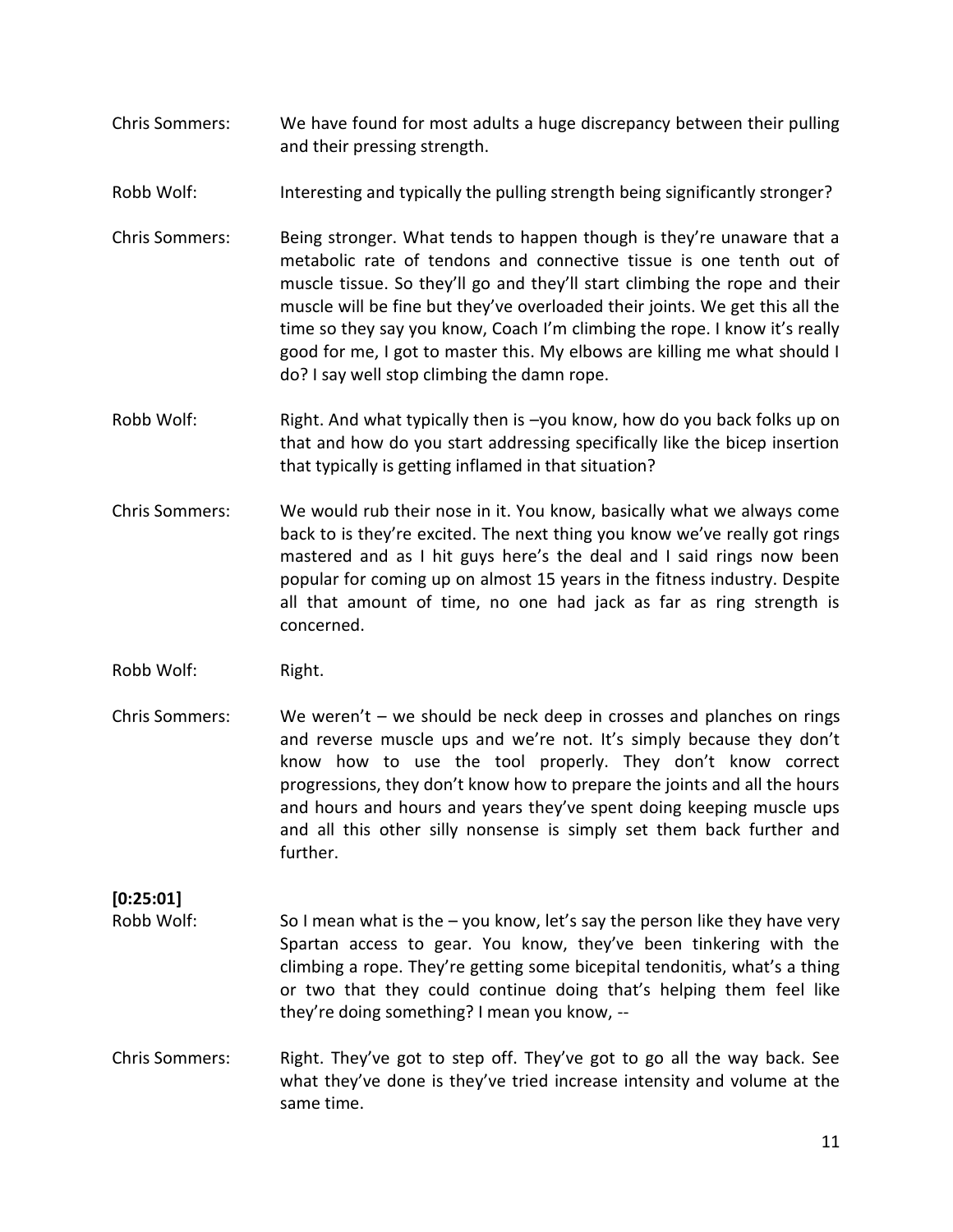| Robb Wolf:            | Uh-hum.                                                                                                                                                                                                                                                                                                                                                                                                                                                                                                                                                                                                            |
|-----------------------|--------------------------------------------------------------------------------------------------------------------------------------------------------------------------------------------------------------------------------------------------------------------------------------------------------------------------------------------------------------------------------------------------------------------------------------------------------------------------------------------------------------------------------------------------------------------------------------------------------------------|
| <b>Chris Sommers:</b> | That's simply playing the Russian roulette. It's not a question of if you're<br>going to get hurt. It's simply a matter of when.                                                                                                                                                                                                                                                                                                                                                                                                                                                                                   |
| Robb Wolf:            | Got you.                                                                                                                                                                                                                                                                                                                                                                                                                                                                                                                                                                                                           |
| <b>Chris Sommers:</b> | It's inevitable. You're going down. Once you have tendonitis you've got to<br>ride it out. Remember there's one tenth metabolic rate so that means<br>that there was injury that in muscle tissue would have taken a day to<br>heal. Connective tissue is ten days. If it's muscle tissue, it would have<br>taken a month. If it's connective tissue it's ten months. It's metabolic<br>rate. There is nothing you can do to speed it up. There's no therapies.<br>There's no supplements. There's nothing you can do. Once you've fallen<br>off the edge of the cliff, all that's left is to wait for the bottom. |
| Robb Wolf:            | Interesting which is similar to what we see with adrenal fatigue and all<br>the rest of that stuff so.                                                                                                                                                                                                                                                                                                                                                                                                                                                                                                             |
| <b>Chris Sommers:</b> | Exactly.                                                                                                                                                                                                                                                                                                                                                                                                                                                                                                                                                                                                           |
| Robb Wolf:            | Interesting.                                                                                                                                                                                                                                                                                                                                                                                                                                                                                                                                                                                                       |
| <b>Chris Sommers:</b> | So you've got the best way is just to do it right right from the beginning.                                                                                                                                                                                                                                                                                                                                                                                                                                                                                                                                        |
| Robb Wolf:            | Well I often wish that that was the case with nutrition but then my -you<br>know, I guess somewhat jaded now I guess I'm looking at it is the fact<br>that people goof this up all the time. It's just job security in a way.                                                                                                                                                                                                                                                                                                                                                                                      |
| <b>Chris Sommers:</b> | [Laughs]                                                                                                                                                                                                                                                                                                                                                                                                                                                                                                                                                                                                           |
| Robb Wolf:            | So it's a very Mac Lavelian way to look at it but it's like well --                                                                                                                                                                                                                                                                                                                                                                                                                                                                                                                                                |
| <b>Chris Sommers:</b> | That's a good point.                                                                                                                                                                                                                                                                                                                                                                                                                                                                                                                                                                                               |
| Robb Wolf:            | Right.                                                                                                                                                                                                                                                                                                                                                                                                                                                                                                                                                                                                             |
| <b>Chris Sommers:</b> | We feel the same way. Like I said we're at over 9400 members and the<br>reason they end up with us is because all those things went wrong and<br>they got tired of it and they got tired of being sore. They got tired of<br>being hurt and they got tired of having no progress.                                                                                                                                                                                                                                                                                                                                  |
| Robb Wolf:            | Right.                                                                                                                                                                                                                                                                                                                                                                                                                                                                                                                                                                                                             |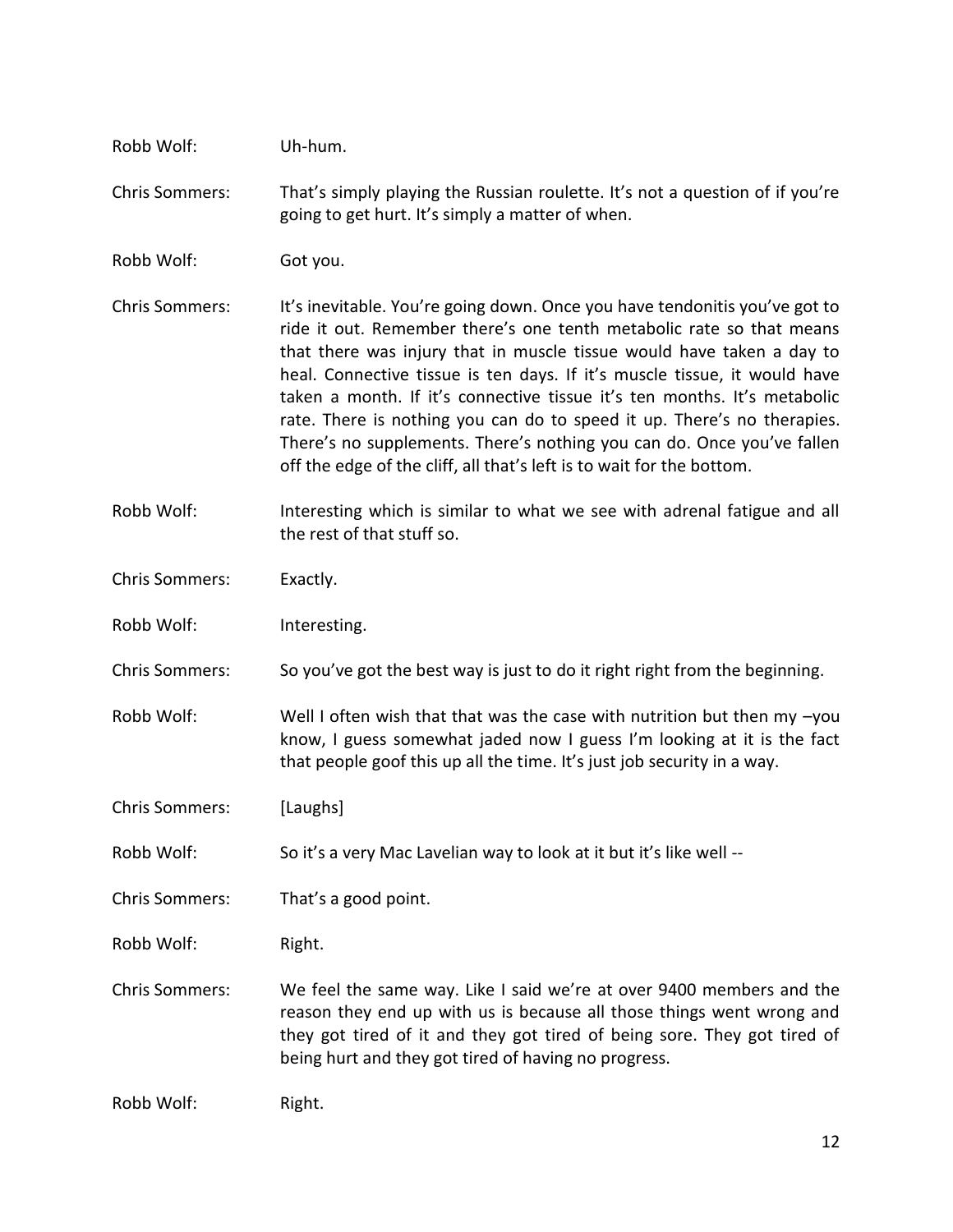- Chris Sommers: At the end of the day there's really only one place to end up and that's us.
- Robb Wolf: Right. Right. So Coach, you know, a lot of the listeners I think that they have somewhat of a similar background to myself in that they're doing some you know, Brazilian jujitsu, they're doing some MMA, maybe they're doing some crossfit. You know what actually I'm going to not try to orient it towards everybody. I'm just going to orient it towards myself so.

Chris Sommers: Perfect, perfect.

- Robb Wolf: You know, so I do Brazilian jujitsu three to five days a week. I've typically been doing two days a week in the gym and I'll do some – actually some straight arm and some bent arm work and then a little bit of Olympic lifting and I pretty much call it good. But this is I have not been following your online course but this is some stuff that --
- Chris Sommers: Shame on you.
- Robb Wolf: Shameful, shameful and I --
- Chris Sommers: Shameful.
- Robb Wolf: I have access to it and everything but you know in my head I've had myself convinced that I don't have time to go deeper on this stuff. What type of time commitment--
- Chris Sommers: Time commitment?
- Robb Wolf: am I talking about to motor through the course and really do this thing correctly?
- Chris Sommers: Well goodness we're talking a minimum of two to three hours a week.
- Robb Wolf: Okay.
- Chris Sommers: So spread out over two or three days that would be warm-up your main work maybe having some fun moving on, experiment not training but becoming familiar with a little bit of more advanced elements. Something that we've seen over and over and over as people from outside the gymnastics community will try – they will look at what we do on a daily basis. They will see four and five hours of training a day. My senior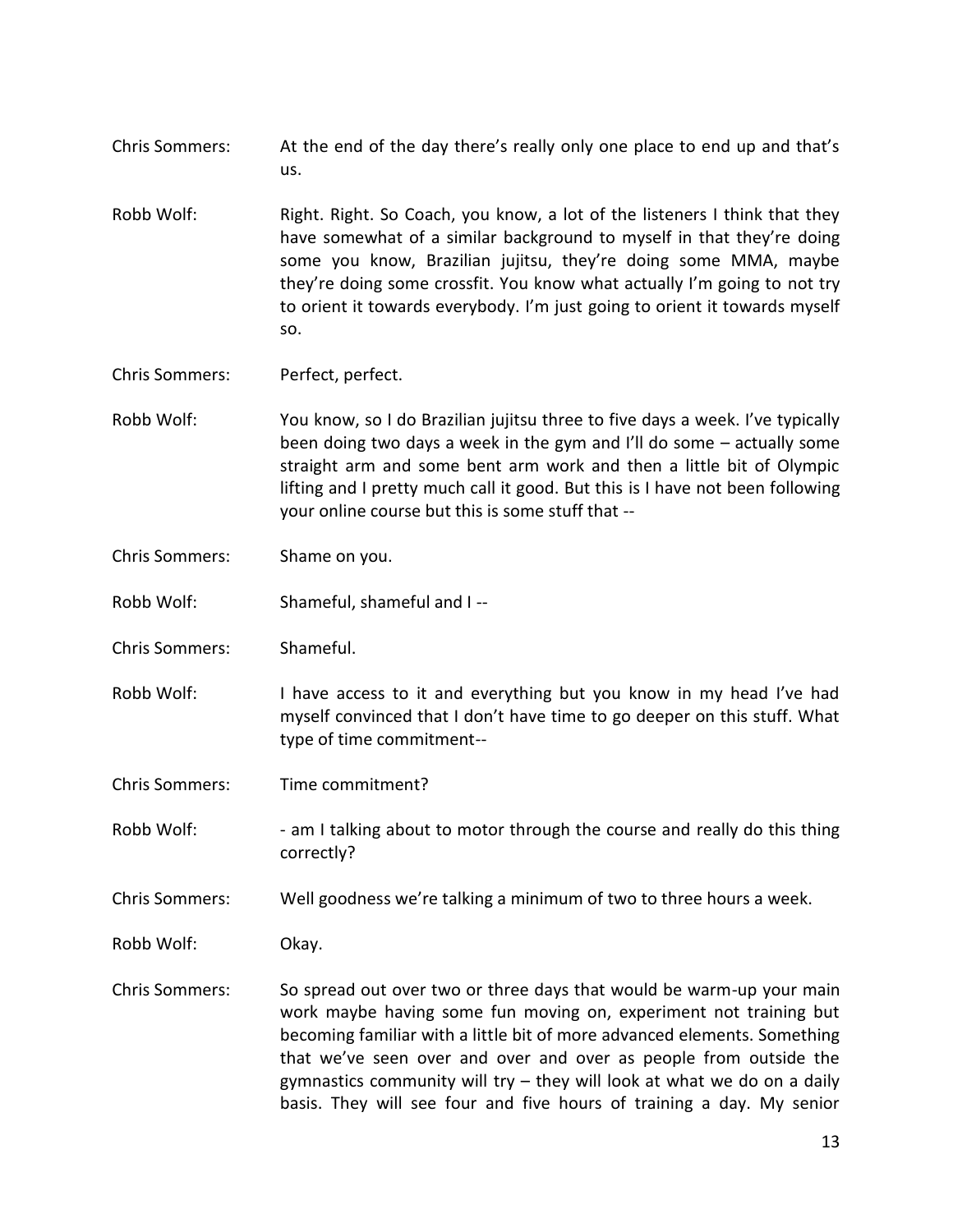athlete right now Allan is probably doing six, six per day. He's in the pipeline right now for Rio. He's doing very well. We've got our fingers crossed. You need some luck right. You got to stay healthy.

- Robb Wolf: Right.
- Chris Sommers: But what they'll do is they'll look from the outside in and they will assume that that large block of daily time, those multiple hours is all strength training. It's not the case. It's not the case. I think Allan we're going to be looking between even at a world class level, he's probably doing eight or nine hours of physical prep per week and that's a world class level. Then the rest of that is skilled training.

Now what we run into is we get people who don't understand that break between skill training and the physical preparation so they just look at the total volume and they come up with all these ridiculous programs where they want you to condition for three or four hours a day. They want multiple training, da, da, da, da, da and that they really just don't have a clue that that's not how we got strong in the first place.

Robb Wolf: Right, right. You know, you and I talked about this a lot because and you know funny enough to really dig back in history Mark Twight, you know, he came into this scene early and we were all I think trying to figure out if there really was a shortcut to the promise land. Like you know, for --

#### **[0:30:15]**

Chris Sommers: Uh-hum.

Robb Wolf: For you on the short time index side, you know very explosive high technicality. Not to say that mountaineering isn't highly technical but you know, just a very different type of technicality.

Chris Sommers: Right.

Robb Wolf: You know, we're talking about technicality over days typically with these situations. But you know you and I talked early on like you mentioned that when you were still doing lots of volume of gymnastics training like you had to run to a girlfriend's house or something and it was like 20 miles away. You just ran, you know?

Chris Sommers: Sure.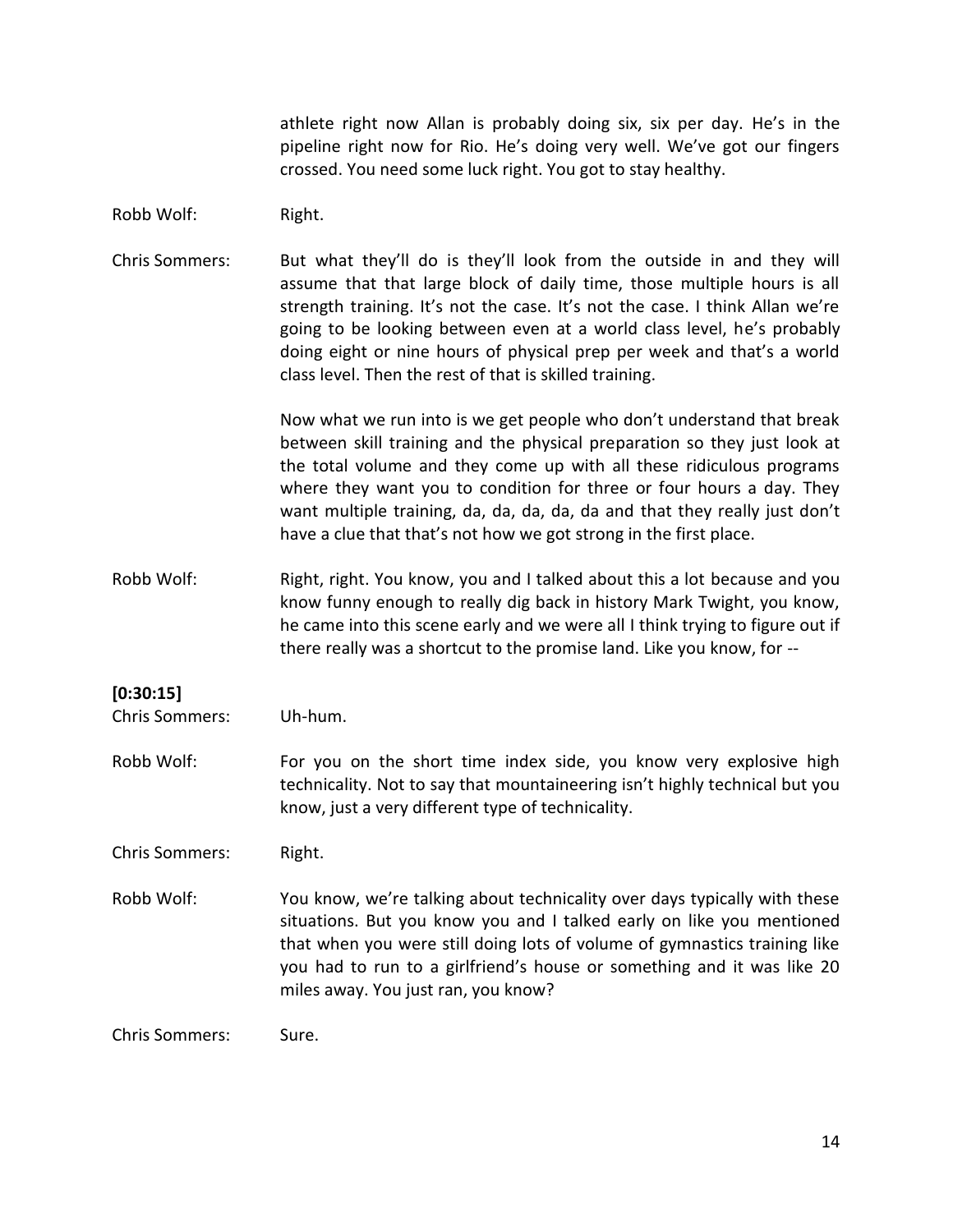Robb Wolf: Like I basically ran a marathon and you know other than like doing tumbling passes like that's what you did you know. But because of the volume of work you were doing there was this really --

Chris Sommers: Well I'm going to interrupt just a second.

Robb Wolf: Oh yeah.

- Chris Sommers: It wasn't the volume. What it was was the dynamic strength. It was the plyometric effects on the body. So for example we found the two things that gymnastics strength training offers that there's no other exercise modality offers is the plyometric work that we do on the body, the tight joints, the rebounding, the repulsion work and our straight arm strength.
- Robb Wolf: Okay.
- Chris Sommers: So when I was a competitive athlete what we found of course long time national team athlete. We're at Olympic training. I've spent more time in Olympic training center the last ten years almost and in my own house, which is kind of crazy when you think of it.

Robb Wolf: Right. [Laughs]

Chris Sommers: A lot of sports medicine, a lot of sport science that goes on. So we've had athletes on pressure plates and telemetry on them and measuring on even such a simple thing as a round off back handspring. Right when the legs punch off the ground into a backflip even if it's just a simple single backflip 14x body weight.

Robb Wolf: Right.

Chris Sommers: Monstrous, monstrous amount of pressure that happens over and over and over and over and over. And what we've found is the best way to strengthen tendons and connective tissue is very short, very high intensity microbursts of load. It has to be that kind of repulsion work. So that's why when I was young we could go out with no effort and basically run 21 miles and not notice it.

Robb Wolf: Right. Right.

Chris Sommers: Everything as far as a gymnast comes from there and then we've actually found that muscular training that we do is secondary as far as athletics are concerned.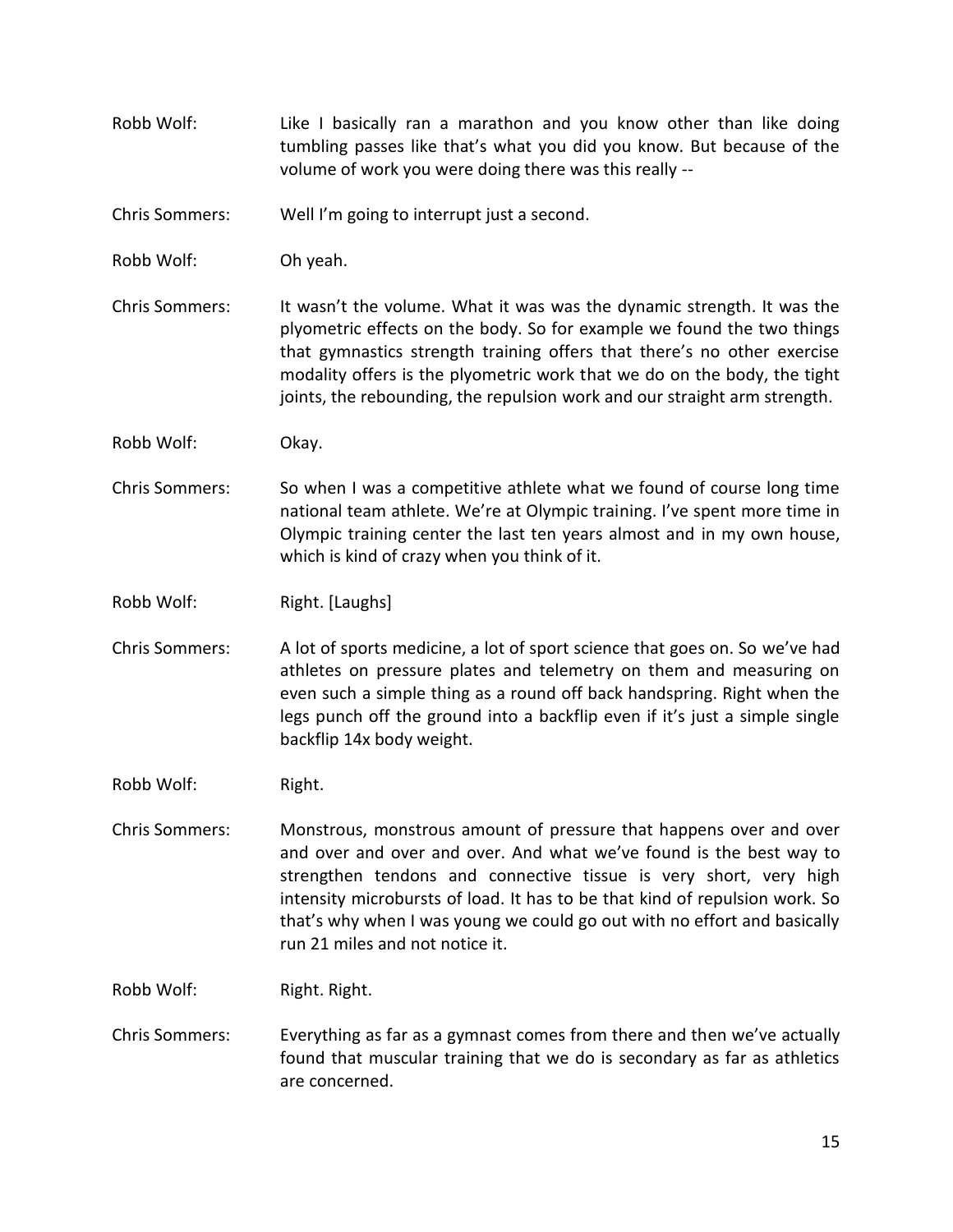| Robb Wolf:            | Interesting.                                                                                                |
|-----------------------|-------------------------------------------------------------------------------------------------------------|
| <b>Chris Sommers:</b> | Yeah there is $-$ you look at the bicep development on a ring net that's all<br>from straight arm strength. |
| Robb Wolf:            | Right. Which is so counterintuitive for folks yeah, yeah. But I mean --                                     |
| <b>Chris Sommers:</b> | It's got to be done right.                                                                                  |

Robb Wolf: And I mean clearly there's rope climbing and there are some bent arm elements in there but then the really you know, like once you start getting from a Maltese and beyond that and planches on the rings and whatnot then that's really the stimulus that's causing that really significant --

- Chris Sommers: That's where the body blows up. Well we've got rings 1 or rings 1, we have four ring courses that are being released. Rings 1 comes out next month and you know, people will be excited. It's as far as ring strength is concerned t's our first rings strength course but where they're having trouble wrapping their head around is that it's not an introductory gymnastics strength training course. They have to have done their foundation work first at least through a moderate level before they should plan on being successful with rings.
- Robb Wolf: Coach, you have several movements that are part of the foundation. Can you talk about those?

Chris Sommers: As far as which skills they're working on in the foundation courses?

Robb Wolf: Yeah, yeah. Yeah.

Chris Sommers: We broke it out into fundamental straight arm strength, fundamental bent arm strength, fundamental leg strength. So fundamental straight arm strength we focus on developing. These are over the span of four different courses, which are extremely detailed and exactly programmed out. There's nothing left to chance. We've learned the hard way that with adults it's best if we spell it out.

Robb Wolf: Right.

Chris Sommers: We work on planche, we do side lever, we do front lever and mana. So that's our straight arm work and those are not advanced straight arm strengths. Those are what we could consider introductory straight arm strengths.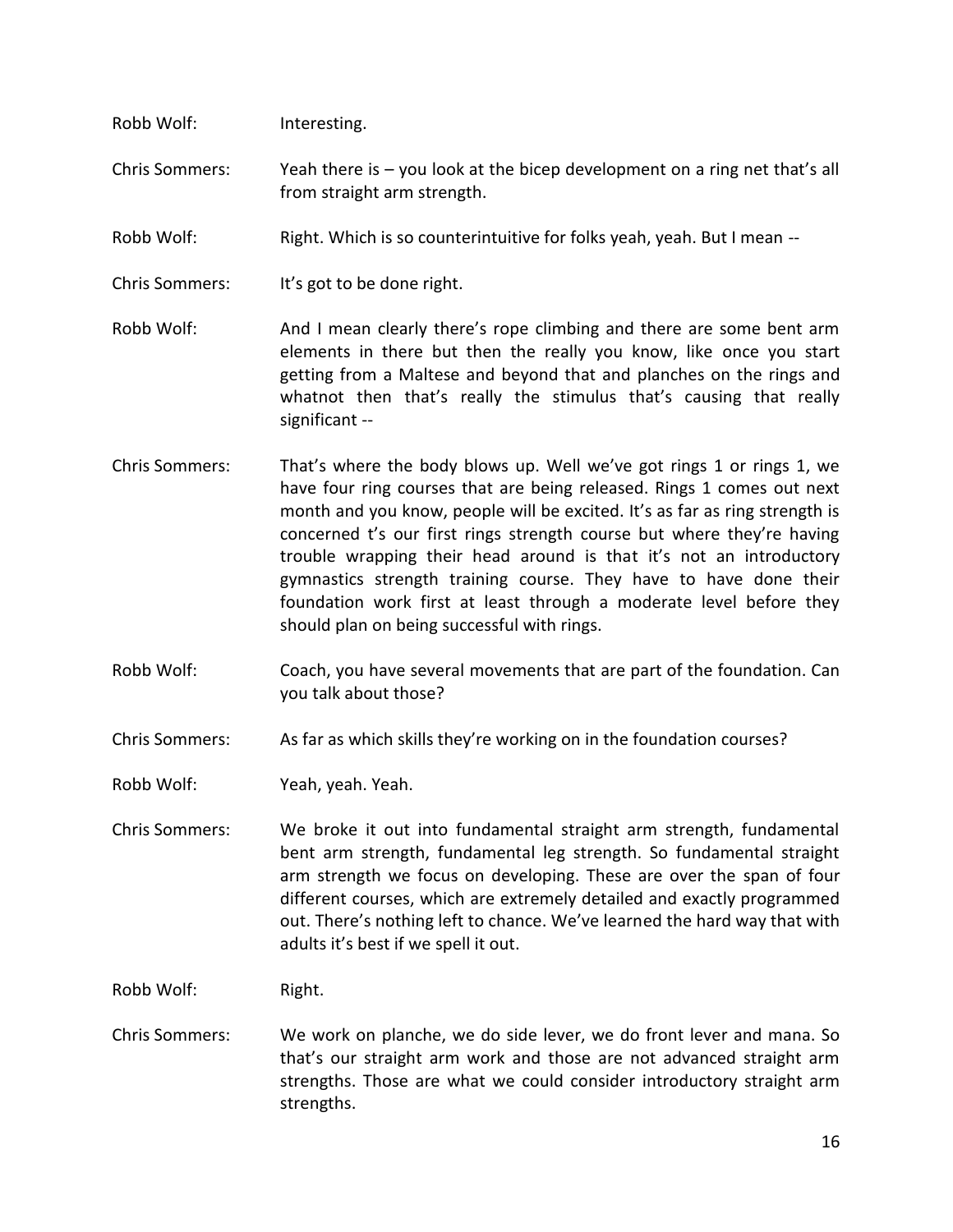## **[0:35:01]** As far as bent arm strength we work on developing we start from you know, someone barely can't hold themselves up. We take them as far as pressing strength up too hollow back presses and we start the pulling strength from basically they're strong enough to hang on some rings at a tilted angle and not fall off all the way up to rope climbs. Robb Wolf: Okay. And once they progress through that then we kind of have enough of a foundation laid with the strength, connective tissue integrity and whatnot to start thinking about say like the rings 1 course. Chris Sommers: Well you know, rings in a perfect world we'd like them to go through foundation 4 in reality. I understand, see I'm personally a very impatient person, right? I'd rather have it today. Robb Wolf: Right. Chris Sommers: However the reality of what I have done for a living for decades was putting athletes on national team, winning national championships, training for the Olympics. So in order to get what I want I had to learn to control my impatience. So that means that in training I'll appear to be very, very patient but simply I have to go through those steps in order to get what I want. Robb Wolf: Because otherwise you're just backtracking and dealing with injuries and taking longer to get there or maybe not getting there at all.

- Chris Sommers: Exactly. What happens is you fail.
- Robb Wolf: Right.
- Chris Sommers: I mean the bottom line right? Do it right or you fail.
- Robb Wolf: Right
- Chris Sommers: It's that simple which is why ten years of ring strength in the fitness community and nothing to show for it. If I had spent ten years and had the ring strength to show the fitness community as our Olympic coach would have thrown my tail off national team coaching so fast it would have been a sonic boom.
- Robb Wolf: Right, right. So I mean it's again the you know, the instant gratification and not really you know having a little bit of a longer term goal with this stuff. So actually I was going to ask you how you – you know, you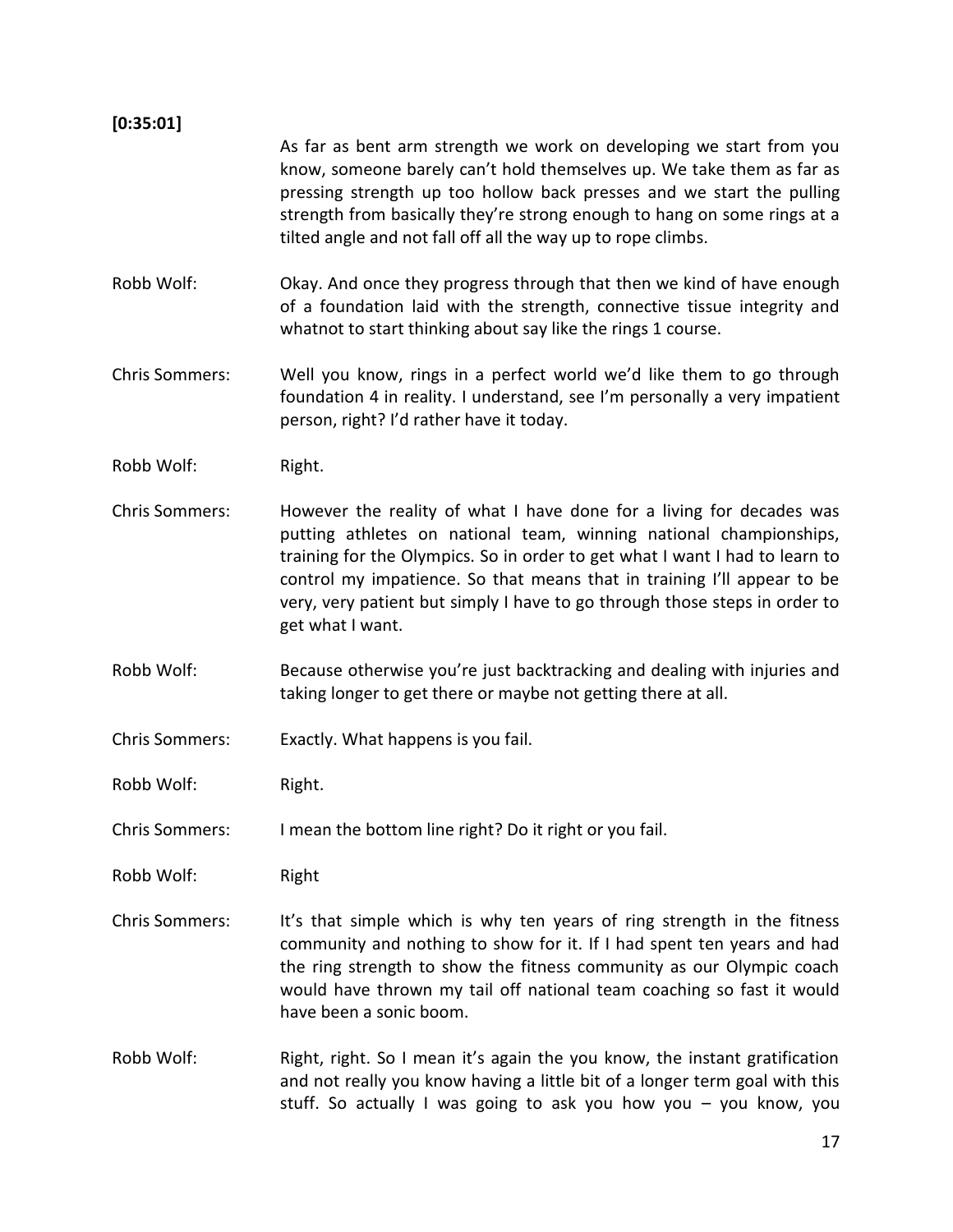motivate people to look at that longer term but it sounds incredibly similar to how do you get people to want to eat better and my only answer I've had with that with basically about 15 years of coaching peoples. I really had no idea like they've got to have some innate desire --

Chris Sommers: Sure.

Robb Wolf: --- to do it, you know, and no amount of cheerleading on my part I've found to be particularly effective for that.

Chris Sommers: Yeah. And this might be for being a national team coach for so long but people decide on their own level of success.

Robb Wolf: Right.

Chris Sommers: You know, if they're serious they're going to find a way to make it happen. They're going to find the time, they're going to find the intensity, they're going to find the resources. If they're not serious then there's not, no amount of handholding in the world that's going to make it happen.

Robb Wolf: Right, right.

Chris Sommers: It's just not so you know, you'll find that those who at least me personally, those who are dedicated and sincere we'll support them 24/7, and those who are kind of wishy washy and just aren't into it or asking for shortcuts, you know what this we've given you the best programs in the world. There's literally nothing better than what we have on the market. If they're not willing to trust their reputation and calm down and take care of their business there's not a lot we can do for them.

Robb Wolf: I was going to ask you, you know usually when I'm trying to get people to do tweak their diet and they're like I don't know what about this paleo stuff, does this really work. I give them, you know, try it for 30 days, see how you look--

Chris Sommers: Okay.

Robb Wolf: - - perform, track some biomarkers of health and disease and see what happens. Typically --

Chris Sommers: I'd say 12 weeks.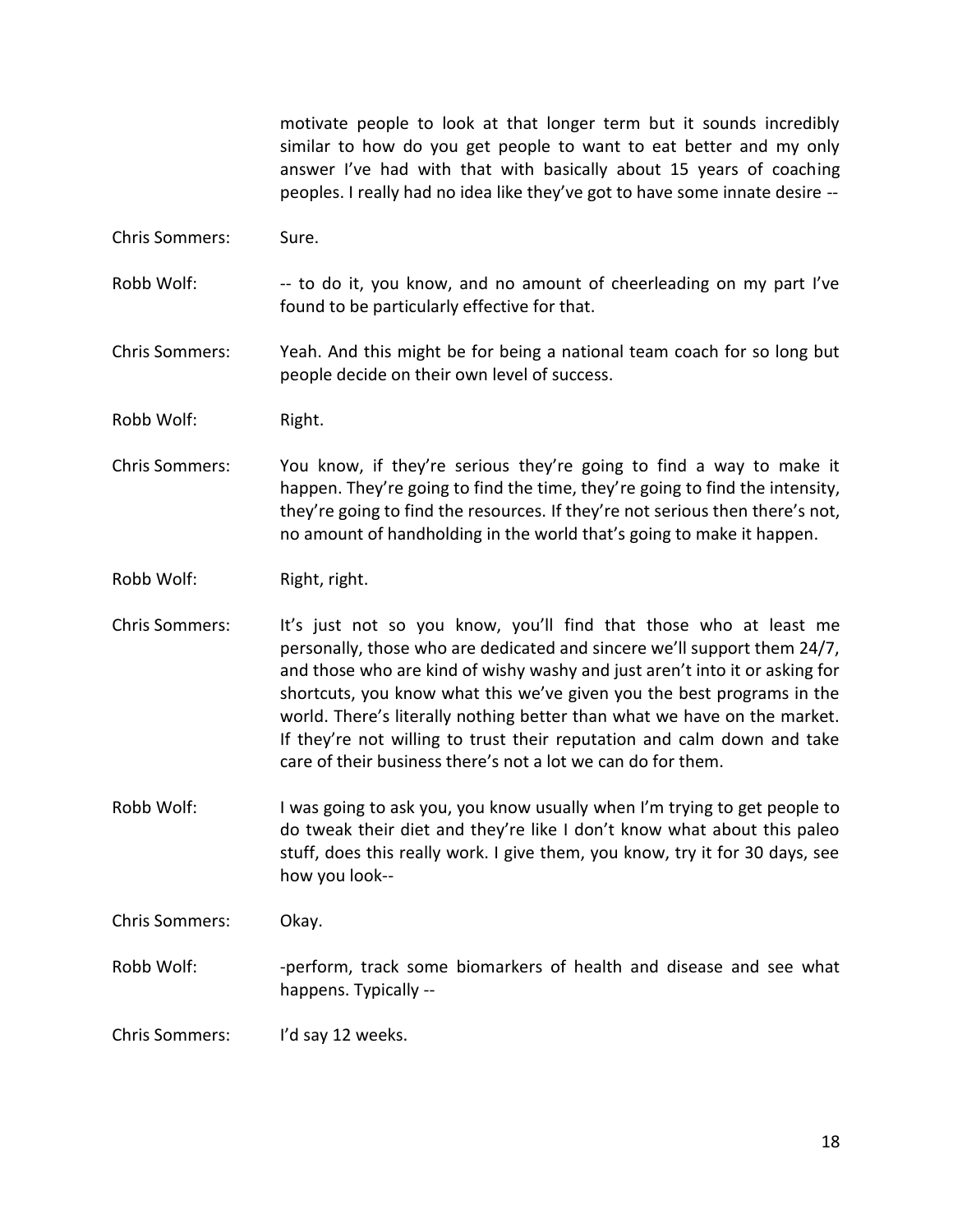Robb Wolf: Okay, 12 weeks is a good – because I was going to give the caveat there that we don't know how broken and dysfunctional somebody who is going in and -- Chris Sommers: Yes, yes we do. We know how broken -- Robb Wolf: Just assume that they are and that's all there is to it, okay. Chris Sommers: Yeah. Robb Wolf: Okay. Chris Sommers: They're zombies. They should be trying out for the next World War Z movie. Robb Wolf: Okay, perfect. Okay, okay that makes it easy. So you know, for me doing old dude Brazilian jujitsu get in, take advantage of my access to the fundamentals course and get going on that is basically I'm smelling your shoe polish on my breath because your foot is so far up my ass right now. Chris Sommers: [Laughs] Robb Wolf: So is that the takeaway? Chris Sommers: I've been a little  $-$  I've been awfully kind and gentle right now. Robb Wolf: [Laughs] Chris Sommers: But you know, basically what we run into is you know, from that first article that we did all those years ago for Pavel, you know, we pretty much we opened the door for gymnastics strength training in the marketplace. To quantify and lay everything out correctly was a massive, massive endeavor. Our first book came out in '08 and I assume that people….things that were second nature to me from all the years of being a national team coach I mistakenly assumed were second nature to everyone else. **[0:40:13]** Robb Wolf: Uh-hum. Chris Sommers: That in turn led to now all these courses we have released. We've got 16 courses that are coming out. There's for whatever reason how this came about a lucky circumstance I am not the best coach in the world nor am I the best writer in the world, but as far as a world class coach who can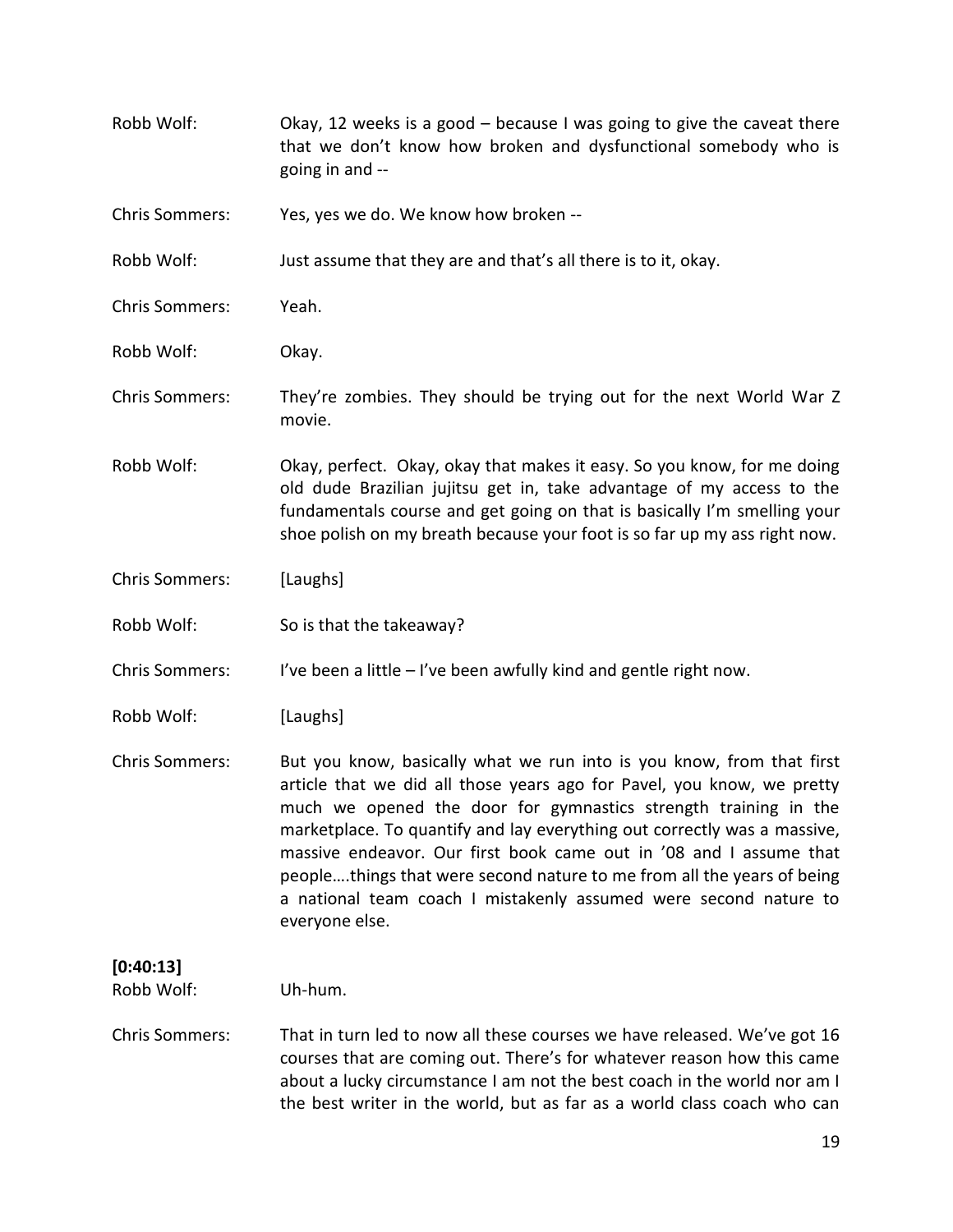write in gymnastics strength training, I don't have any in my peers as far as national team coaches you know, that had that same combination of talents. Plus interesting, I don't know how to explain this without it coming across rude but most of my peers their life revolves around working with Olympic level athletes.

Robb Wolf: Sure, sure.

Chris Sommers: If you're not at that level they don't have any time for you at all.

- Robb Wolf: You know, and I've found this interesting even just trying to sniff up some adult gymnastics classes.
- Chris Sommers: Uh-hum.
- Robb Wolf: At gymnastics facilities. I could be wrong because I'm not on the --
- Chris Sommers: No, you're not wrong.
- Robb Wolf: But you know, looking in I see actually a really remarkable opportunity for gymnastics facilities to  $-1$  mean just as both a revenue stream and also you know, doing good by folks. because I think if you can take somebody who's never, ever, ever done like handstand to a front roll and they can do it or you know, being able to do using a rebounding floor and do a backflip and do a foam hit that's more fun than any amount of bicep curls or you know, anything. Like doing basic gymnastics stuff is really, really fun but it's a bugger to find any facilities where you can do it.
- Chris Sommers: Right.
- Robb Wolf: This is to some degree I think where the crossfit scene it's the only place you can find a ring, you can find a rope.
- Chris Sommers: Sure.
- Robb Wolf: Occasionally you find somebody doing some you know, lever work and stuff like that and it would be interesting if we could light the fire under some of the gymnastics facilities to offer some more adult gymnastics work for people. Once or twice in Seattle there was a really good place that offered a great adult gymnastics class and I got a lot out of it and it was a lot of fun. You know, I would totally prefer doing that and then maybe Olympic lift one day a week just because I really liked doing that and I feel like it does at lot for my athleticism. If I could do that I think I would be you know, I'd be in hog heaven then.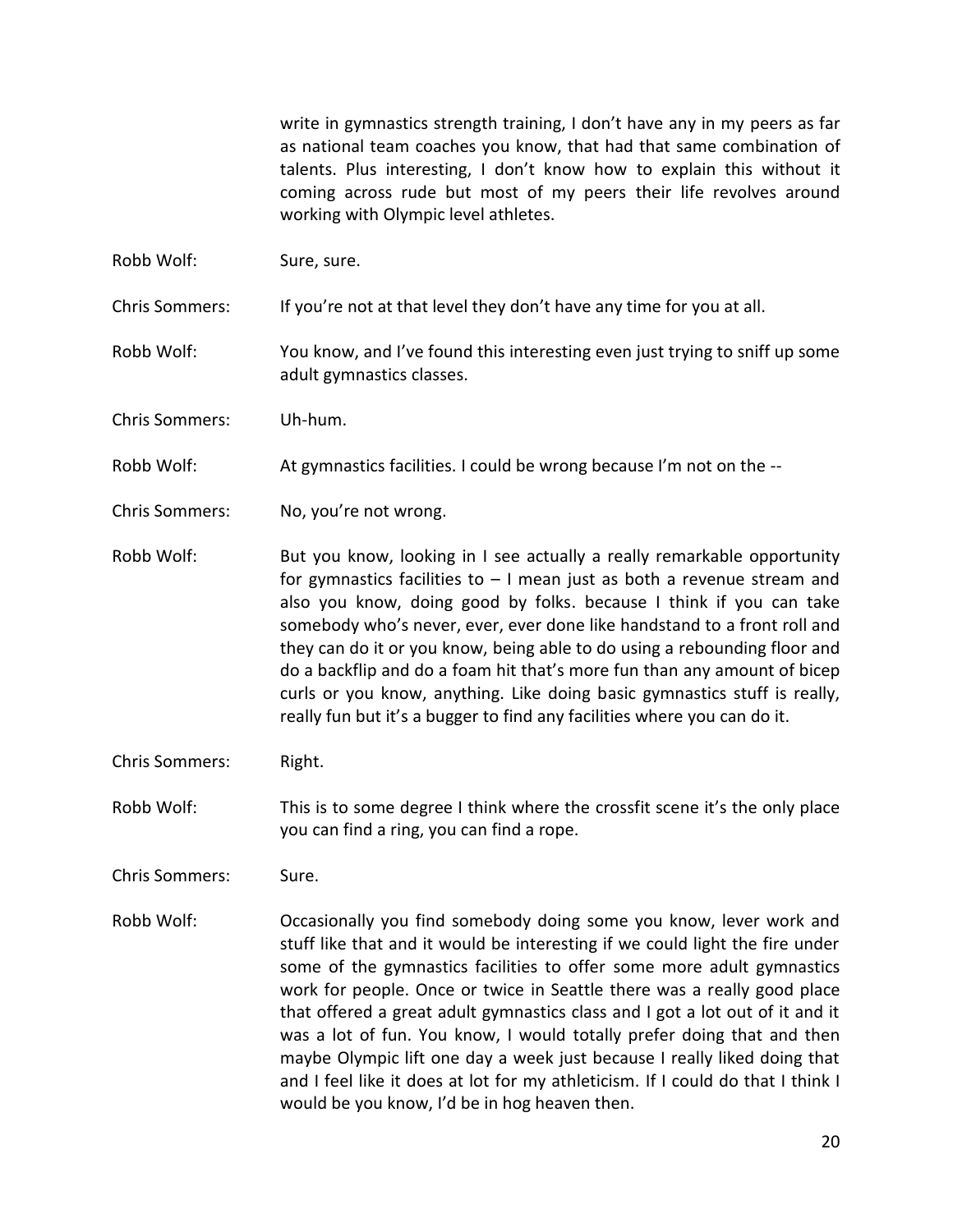Chris Sommers: [Laughs] What we do, what we found with adults is that it's very important to separate their strength, their physical preparation work from movement training.

Robb Wolf: Uh-hum.

Chris Sommers: Remember as kids we went everywhere. We bounced off everything. We didn't plan what we were going, we didn't ever look at our watch and say you know, it's Tuesday morning, I'm not going to go to Billy's house and train today or play today because it's my day for recovery.

Robb Wolf: Right, right.

- Chris Sommers: You know, we went where we wanted when we wanted our whole life until we hit high school and then we started adding structured athletic training on top of this huge matrix of just general activity. The body was prepared for it. Now as adults we've gone the other way. They're trying to do very specific training but we now have no outside matrix of general movement in most cases. The body is not prepared to move. The collagen is breaking down, the muscle tissue is breaking down, range of motion is gone, strength is gone. What they have done though is they've done strict barbell work so in a very narrow range of motion they're strong but they're also rigid and they're also brittle which means they can generate enough force that if they get outside their knee doesn't track over that foot. They can generate enough force to actually break themselves.
- Robb Wolf: Right, right.
- Chris Sommers: Weekend warrior syndrome.

Robb Wolf: Coach I've never seen much on this. How many you know, gymnasts that say don't make it to a world caliber competitive level, how many of those folks continue doing gymnastics later in life like just as a way to kind of stay in shape and just have some fun? Or is the fun done like they've done so much of it they're like I'm playing tennis, I'm getting out of this.

Chris Sommers: Well in the '60s it was common. There had been a photo from maybe 1968 showing a man who was in his 60s doing an iron cross at a competition. It wasn't a big deal. They simply had him listed as oldest competitor in the meet.

## **[0:45:05]**

Robb Wolf: Right.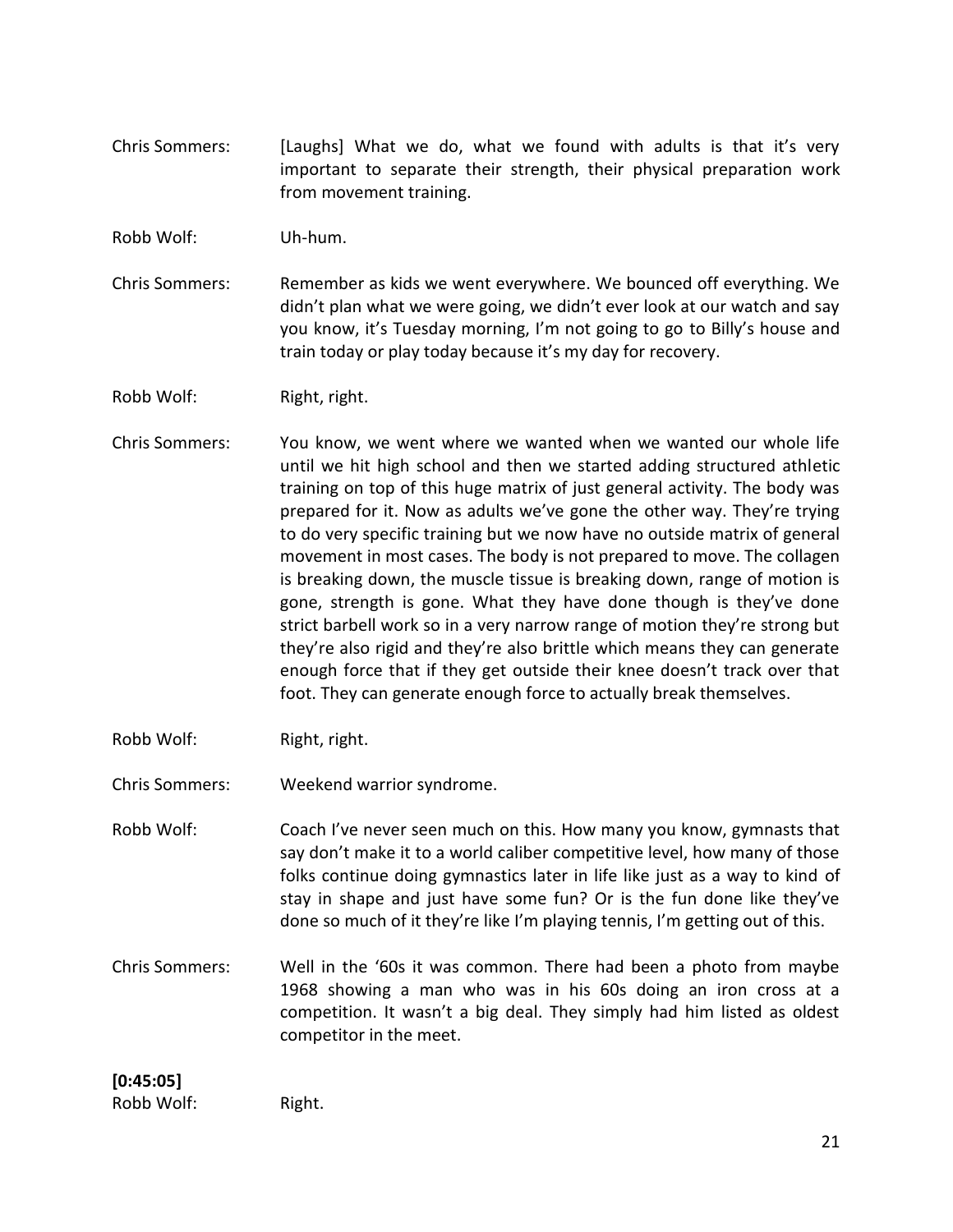- Chris Sommers: Part of it that's why gymnastic bodies exist as it is because after I stopped my competitive career, you know, you were supposed to gymnastics is done now you're going to go run, now you're going to go lift. You know, I hit the gym, I hit running and I was this big stud. You know, I'm a little guy 135, 140 pounds and I'm training with the big guys who are 200 and 220 because we use the same weight on the bar.
- Robb Wolf: Right.
- Chris Sommers: They got the biggest kick out of that. I thought at the time it was because you know I was gifted. I had nothing to do with me being gifted. It had to do with 30 years of gymnastics preparation that allowed me to be that athletic. But as time went on, athleticism began to decline because as I didn't know then connective tissue starts to decondition. So I had maybe a ten-year window where everything was good and then after that performance drops substantially.
- Robb Wolf: Interesting. Interesting. So what does your daily regimen look like now or weekly? Like do you still do some tumbling? Do you hit some ring work? Like what does your program look like right now?
- Chris Sommers: I wouldn't want to share that per se because what will happen is people will – it would be like looking someone who's a high level lifter or a high level jujitsu player and they're going to want to go and they're going to want to do the same.
- Robb Wolf: Right.
- Chris Sommers: So my best recommendation for them would be to start with their foundation work, start with their handstand work, build a physical structure that can actually handle the demands that you're going to place upon it.

Robb Wolf: Very cool.

Chris Sommers: So for those guys you know, we've had with older population we found that mobility work is their workout.

Robb Wolf: Right, right. Right.

Chris Sommers: Just quivering and now for our mobility work is different though. We're doing active flexibility where everything is strength related and we found that's probably the 70% of what most adults need to do in terms of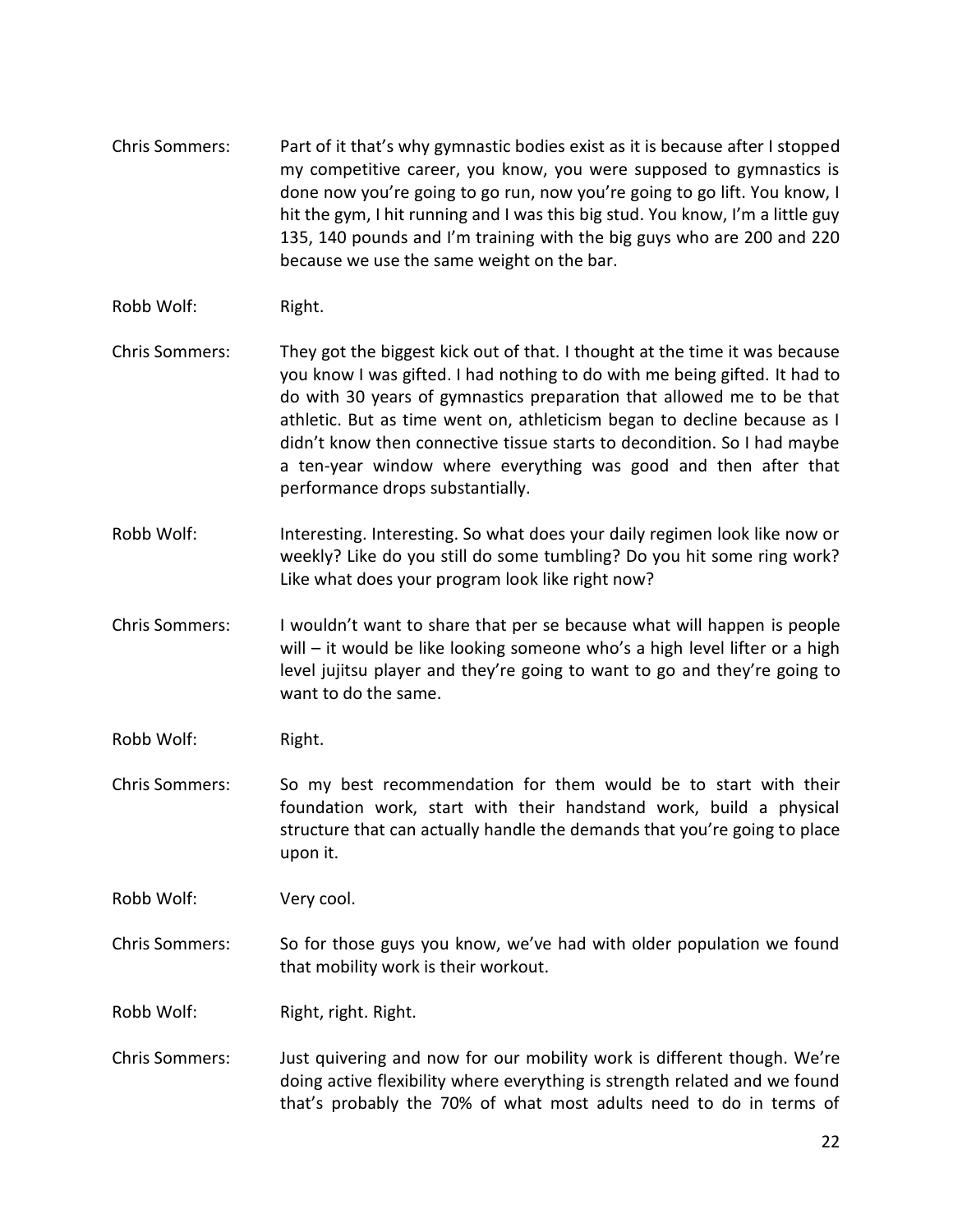mobility because they're so tight. If they try to do passive flexibility, nothing is going to happen.

- Robb Wolf: So talk a little bit about that. Like I remember when we spoke earlier, you said that you mainly use weights to get mobile like --
- Chris Sommers: Absolutely.
- Robb Wolf: --talk to people about that.

Chris Sommers: Well we're break it apart for them. So we have a dislocate. I think most people are familiar with a dislocate using a long dowel.

- Robb Wolf: Uh-hum.
- Chris Sommers: You know, they'll grab the bar maybe double shoulder widths, some guys longer and they're basically going to rotate it over their head back behind them to their hip and then back over the top. Most people get very, very little bit of benefit from that. What we've found is we have to add load to that movement. So we will start with two, maybe three kilograms on the bar over time. Full dislocates we're looking at slow controlled five-second reps. Over time probably a period of months, we're going to bring the hands in so they're maybe – even if they're extremely tight shoulders they should be able to get just a hands' width on each side outside of shoulder width on their grip.
- Robb Wolf: Okay.
- Chris Sommers: Once they reach that narrowness we go back out wide again. We increase the load and we begin the process again. We have found that weighted shoulder dislocates like that are just a panacea for their shoulders. In my opinion they are the best shoulder exercise bar none. Nothing comes close.
- Robb Wolf: Interesting. Even more so than say like a skin the cat or something I guess because of the ability to progressively load that?
- Chris Sommers: Absolutely. We've got athlete that does those dislocates with a 45-pound Olympic bar.

Robb Wolf: Wow.

Chris Sommers: We've got people on the forum who are doing goodness, usually at a minimum 10 kg and we've got a few who are up at 20 now.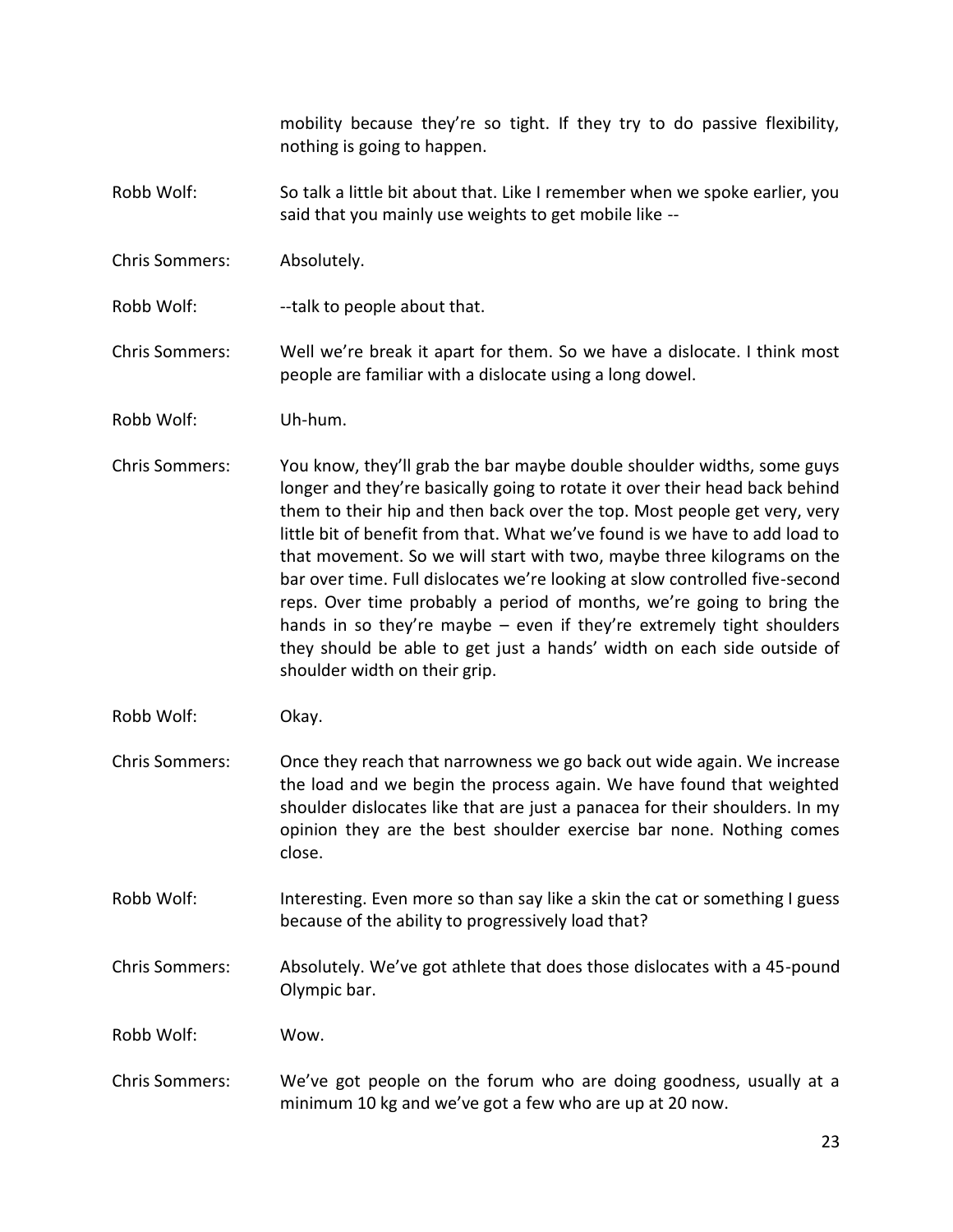Robb Wolf: Wow.

Chris Sommers: But you know, that was calm, that was gradual, that happened over an eight, nine-month period.

Robb Wolf: Right.

Chris Sommers: What we're finding is we're starting to get a lot of I won't call it low back but a lot of feedback from physical therapists around the world because a lot of what we do is  $-$  or I shouldn't say, I said everything we do is pragmatic. Right? It's to get a result, which is to have a superior physical performance, which is to make a national team, which is to go to Olympics, which is to win an Olympic championship. Everything we do has a reason. There's nothing we do that's opinion based. It works or it doesn't work. If it doesn't work, it's gone, we don't have time for this. We find something else, we put in this place, this worked good we're keeping this. Something better comes, we'll replace it but until then this is what we do.

Robb Wolf: Right.

Chris Sommers: So we found with this active flexibility that's what allows you to increase your athleticism. So for example someone has extreme shoulder mobility and we get this in some women, but they only have a partial range of strength, that deficit between how hard, where they can be strong and then how far past they go back just being kind of open and loose that increases their chance of injury tremendously. So we want to close that gap. We don't want a giant deficit. We want everywhere their body can move to be expressing itself through strength. Now they're stable and now they're safe.

**[0:50:41]**

- Robb Wolf: Through the full range of movement?
- Chris Sommers: And full range of motion.
- Robb Wolf: As long as there's not a gap in there --

Chris Sommers: There's no gap.

Robb Wolf: Right. You know, I'm thinking like six different things here and one of them and it's a little bit of a leading question but you know, in a way I kind of feel like if one is at that spot where they cannot do say like the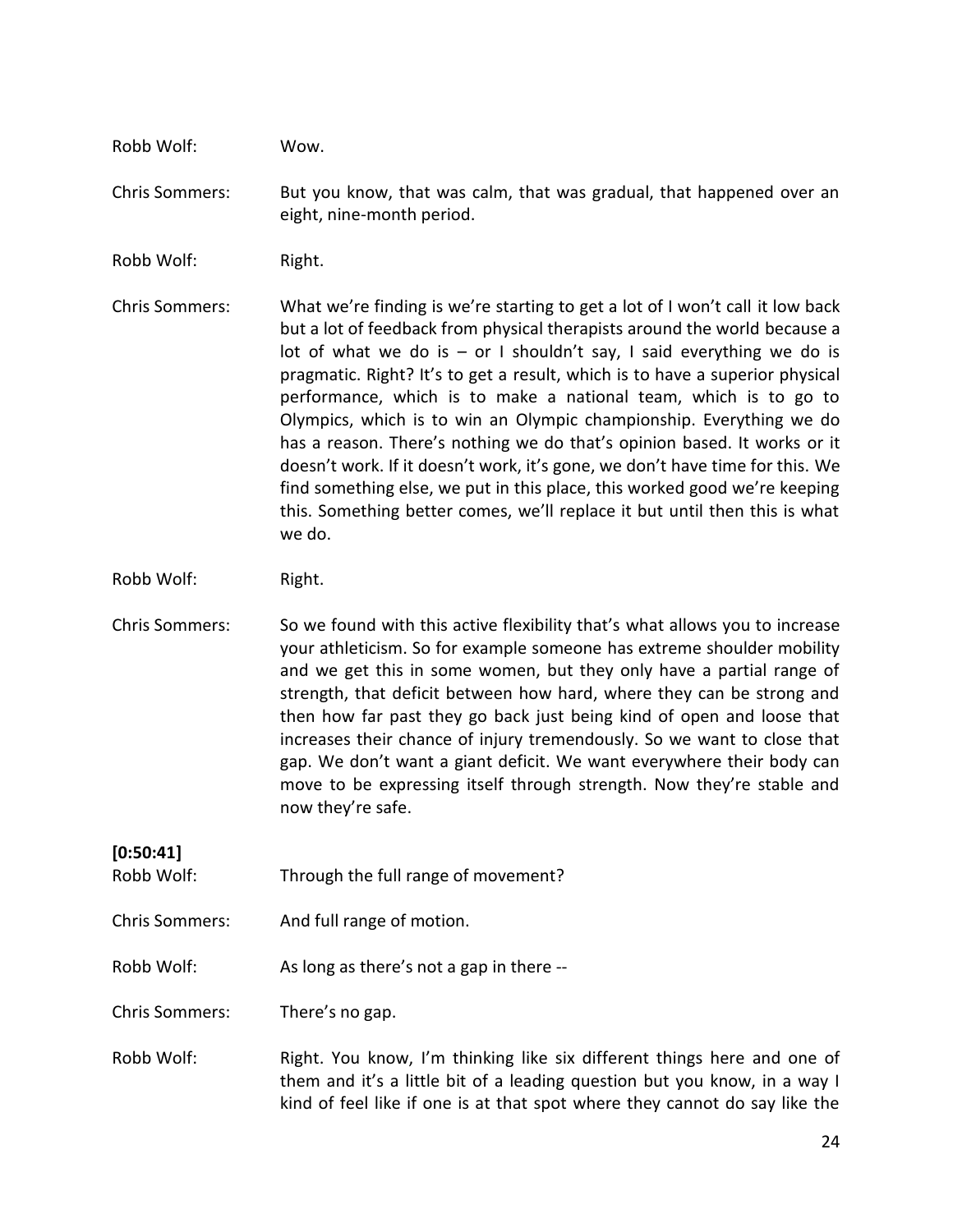|                       | reasonably hands close together you know, dislocate then that's kind of a<br>sign of shoulder pathology and potential problems.                                                                                                                                                                                                                                               |
|-----------------------|-------------------------------------------------------------------------------------------------------------------------------------------------------------------------------------------------------------------------------------------------------------------------------------------------------------------------------------------------------------------------------|
| <b>Chris Sommers:</b> | Yes.                                                                                                                                                                                                                                                                                                                                                                          |
| Robb Wolf:            | I think that one of the things that crossfit brought to the table was<br>actually talking about the kip you know, like - I found that I've --                                                                                                                                                                                                                                 |
| <b>Chris Sommers:</b> | You're going to make me go down this road.                                                                                                                                                                                                                                                                                                                                    |
| Robb Wolf:            | We're going to go down this road a little but --                                                                                                                                                                                                                                                                                                                              |
| <b>Chris Sommers:</b> | Okay.                                                                                                                                                                                                                                                                                                                                                                         |
| Robb Wolf:            | --you know, I felt like as a diagnostic criteria if one could not kip then that<br>was a sign of shoulder pathology and we had to do some things to be<br>able to get the shoulder to --                                                                                                                                                                                      |
| <b>Chris Sommers:</b> | Sure.                                                                                                                                                                                                                                                                                                                                                                         |
| Robb Wolf:            | -- a spot where they could do it but then the thing was was is with that<br>kipping movement was a means to an end. It was not the thing to do<br>hundreds potentially of specific repetition just in say like a kipping pull-up<br>format. Like I mean do you kind of agree with that? I mean you and I are -                                                                |
| <b>Chris Sommers:</b> | I want to approach it a bit different.                                                                                                                                                                                                                                                                                                                                        |
| Robb Wolf:            | Okay.                                                                                                                                                                                                                                                                                                                                                                         |
| <b>Chris Sommers:</b> | Now to my mind a kipping pull-up is something that should not be done<br>by beginners for a variety of reasons.                                                                                                                                                                                                                                                               |
| Robb Wolf:            | Agreed, agreed, totally, totally.                                                                                                                                                                                                                                                                                                                                             |
| <b>Chris Sommers:</b> | One we're taking someone who is generally not strong enough to do a<br>dead hang pull-up and when they hit the bottom of that movement the<br>muscle tissue isn't enough to control it they're going to hit the bottom of<br>the range of motion with two to three times body weight. Muscle can't<br>handle it so now we're bouncing off connective tissue in the shoulders. |
| Robb Wolf:            | Right.                                                                                                                                                                                                                                                                                                                                                                        |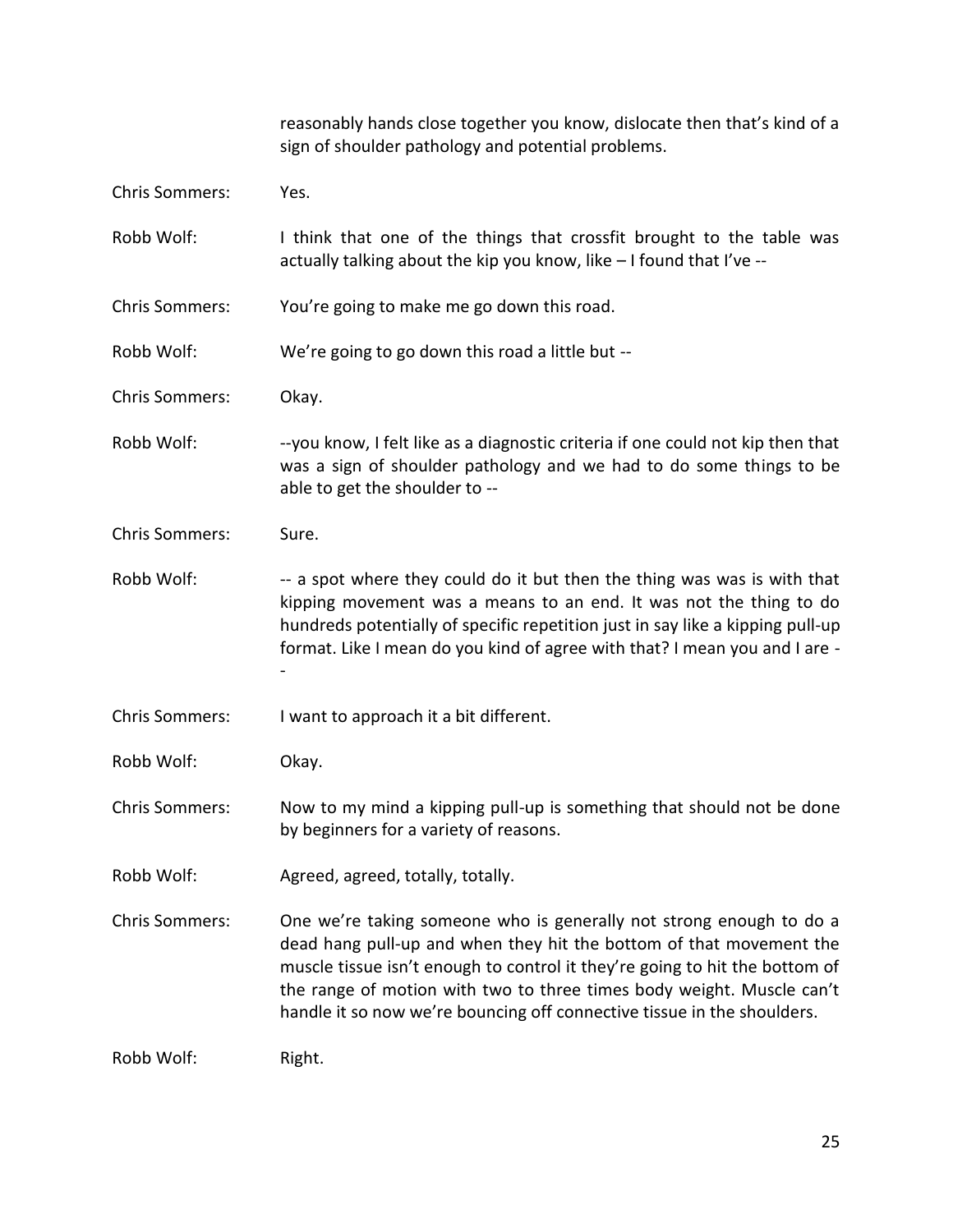- Chris Sommers: When they also hit the bottom because of all that pressure, we have someone who's tight and brittle. The very movement that they're doing is going to force the shoulders to go past their natural range of motion. So we have a load that's too high. We've gone too far past their natural range of motion and we're bouncing off connective tissue. There's a reason that beginners and then we're putting them in high volume and high intensity, I've never until then a kipping pull-ups became widespread seen a rash of slap tears and adult fitness people ever until they get exposed to that prematurely.
- Robb Wolf: Right.
- Chris Sommers: I know some people noticing, you know, there's no evidence, there's no evidence, there's no evidence. Guys there's evidence. This is our bread and butter, this is what we live for. Bottom of a ring swink we hit ten times body weight, seven to ten depending on your technique but--
- Robb Wolf: Could I throw something in there on the evidence thing?
- Chris Sommers: Sure.
- Robb Wolf: Because I've done a couple of pieces on like evidence based medicine and stuff like that. It's ironic in some ways because on the one hand if we use say a coaching methodology like you said you know what you're doing is for a dedicated focus goal of like going to the Olympics winning an Olympic championship and there's not really randomized controlled studies that dictate what you're doing. Right? I mean it's learned --
- Chris Sommers: No, yeah because it's --
- Robb Wolf: It's empirical--
- Chris Sommers: -- kind of science.
- Robb Wolf: Yeah.
- Chris Sommers: It's empirical.
- Robb Wolf: It's largely empirical but then when we start and that's okay and that will run the gamut from like Olympic lifting to power lifting. You know, all those different stuff. That's okay but when we start raising some questions about injury potentiality and it's like I have observed that you know, unprepared people have more shoulder problems.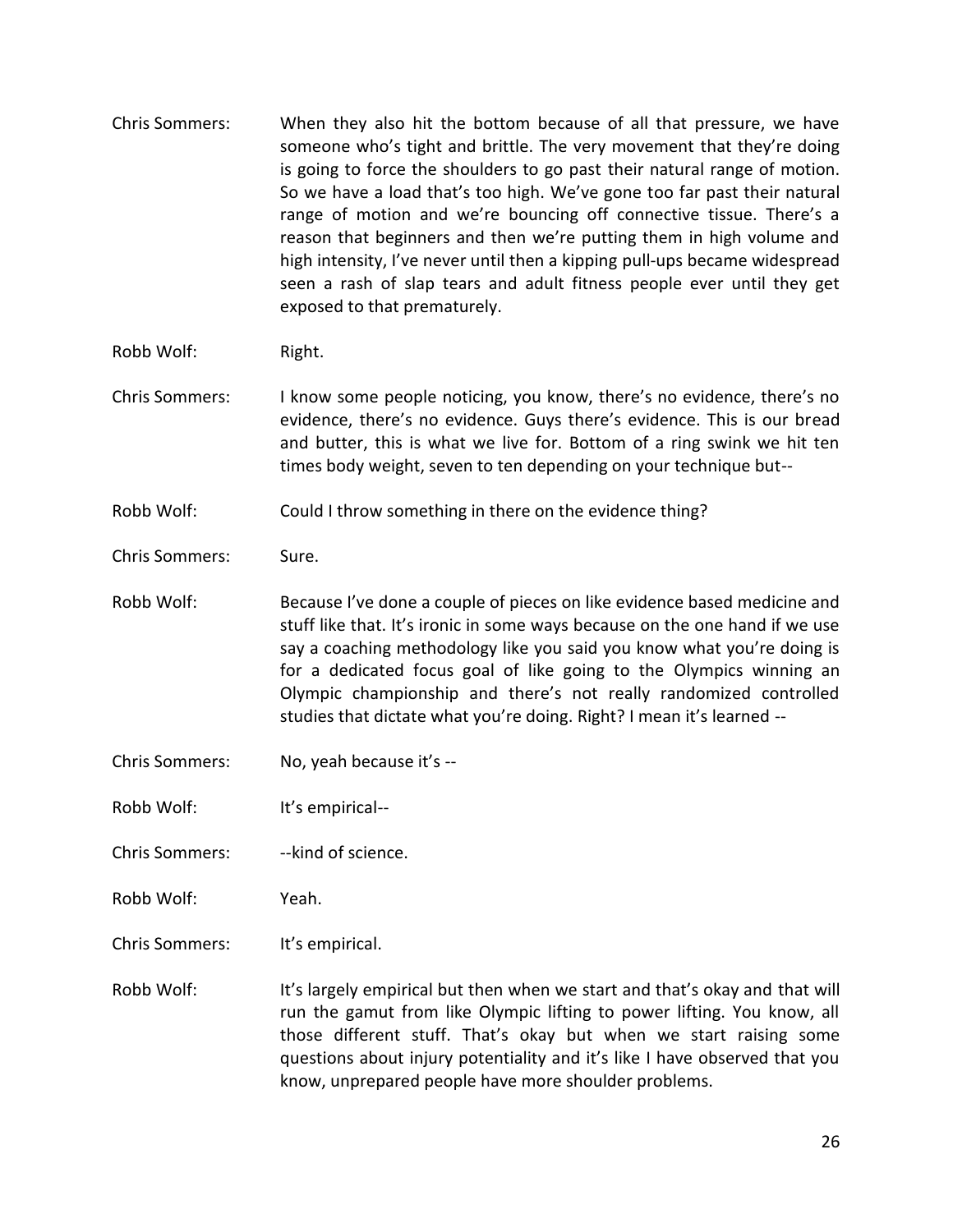Chris Sommers: Absolutely.

Robb Wolf: Then we start, the detractors on the other side of that starts saying well where's the randomized controlled trial. To me it's a bit disingeniune. It's like well if we need an RCT for that then we need an RCT to describe everything that we do as a coach otherwise we have no validity in trusting our coaching at all. Like you're creating a double – people are creating a double standard. They're like if coaches are competent enough to bring people to a reasonably high level doing something and then they say you know I really feel like there's some problems with jumping people into this progression in the way that we're doing it. There's probably as much validity in that observation as the observations that brought them to the success that they've had if that's not too convoluted the way to say that.

#### **[0:55:08]**

Chris Sommers: Man it's to my mind it's the blind leading the blind. You know, we get people who have a background in general conditioning but no background in plyometric work, which is what a kipping pull-up is.

Robb Wolf: Right.

- Chris Sommers: Right? It's plyometric work but they have no background in how to safely build the body up to handling that. They just jump into it. To my mind that's ludicrous. That's the same as laying someone on a bench, loading 300 pounds on the bar, taking the bar off the rack and handing it to them saying you know, good luck to you buddy, I'll see you in a minute.
- Robb Wolf: You know, what I so wish that I have still some video of you speaking at that Golden Colorado piece. I have some video of Mark Twight speaking at that Golden Colorado piece. There was another individual there that observed that they saw endurance athletes who were getting chronically injured in the hips and in the knees and --

Chris Sommers: Sure.

Robb Wolf: When these individuals were tested for just doing an air squat, they could barely do an air squat.

Chris Sommers: Yeah.

Robb Wolf: And they certainly can't do 10 or 20 air squats and so the argument was made that these people needed some basic strength work and mobility work and you would do that --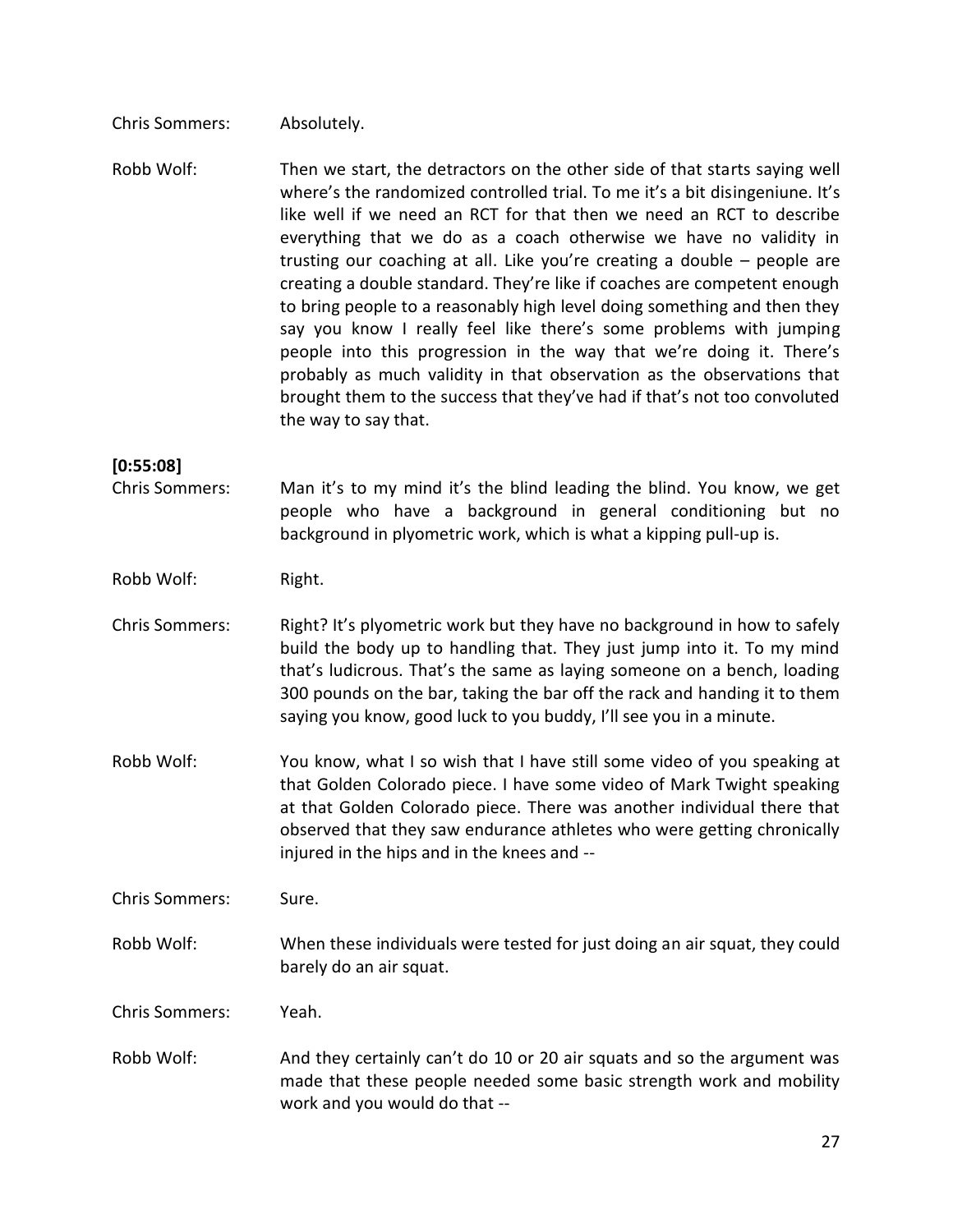| <b>Chris Sommers:</b> | Uh-hum. |  |
|-----------------------|---------|--|
|                       |         |  |

Robb Wolf: --before doing the dynamic loading of running.

- Chris Sommers: Sure. Absolutely. Because if you think about it, the same thing that what makes running possible is the same thing that makes acrobatics or all athletic movement possible is the structure, the arch in the foot, the thickness of the Achilles tendon, the oversized knee joint we have, the strong disk that run up through the back even the ligaments that hold the head steady as we move all of that's job is to accept and then repulse impact as we're moving around in this world, in this environment that we're in. So you have to first build a structure that can handle absorbing those forces before they can repulse those forces.
- Robb Wolf: Absolutely. I completely agree. It's just interesting to me that there are still some kind of pushback at the argument that doing some sort of a strength oriented progression on the pull-up is somehow a fallacious argument. But there's still --
- Chris Sommers: Wow.
- Robb Wolf: --- the same crew of folks will argue that --
- Chris Sommers: It's marketing. I look at it that it's just like a jean commercial right?
- Robb Wolf: Right.
- Chris Sommers: When they put a jean commercial up did they ever now talk about the wonderful material and the strength of the teaching and look at these quality of rivets? They never ever do. That's not interesting. So the commercials come on and what do they show? They show good looking, athletic sexy people having fun and by the way they just happened to be wearing these jeans.
- Robb Wolf: Right, right.
- Chris Sommers: To my mind, that's the appeal of the kipping poles for someone coming in. You take someone who has not a prayer in the world of doing a regular pull-up, you throw them on there, you let them bounce off some connective tissue a few times. Their eyes light up, this is a lifetime goal. They're so happy they're pumped where do I sign.
- Robb Wolf: Right, right. Right.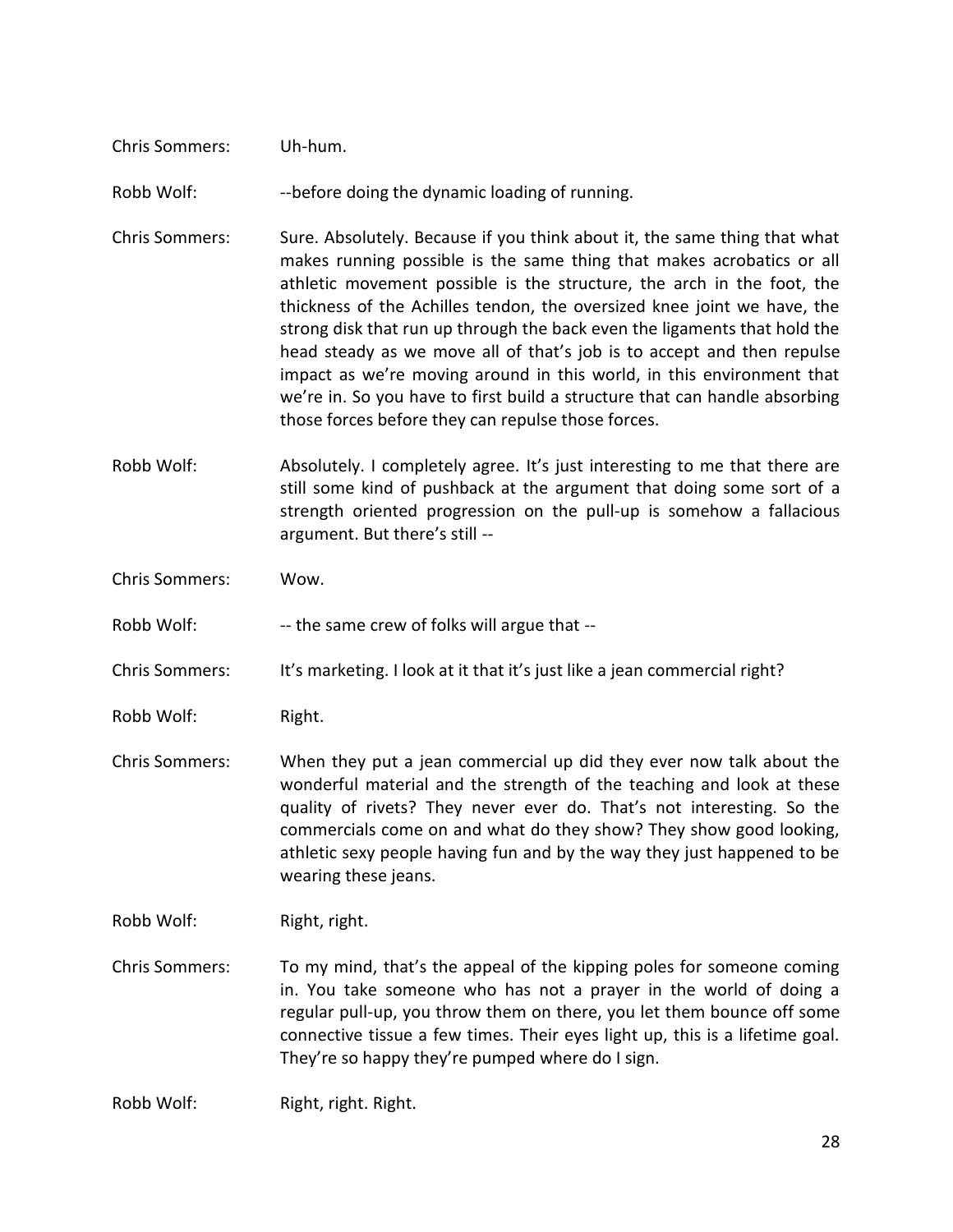- Chris Sommers: It's disingenuous. You know, what we want is it's not enough to train them today. We have to plan for that. We need to train them next week and next year as well. We want to do no long term harm. It's not enough to have a customer and you get a few months out of them before they blow up.
- Robb Wolf: Right. Right. Absolutely. Well Coach, we've chat up an hour. I told that we were going to do a quickie but I don't get to chat with you that often and I've considered you one of my mentors for a long, long, long, long time so.

Chris Sommers: Thank you very much.

- Robb Wolf: I'm sure everybody else enjoyed it too but this was basically an hour with Coach Sommers so. Is there anything else that we missed that you want to talk about? I definitely want to let folks know about your ongoing seminar series particularly the one that's going to be at NorCal Strength and Conditioning in Chico March 22 $<sup>nd</sup>$  and 23 $<sup>rd</sup>$  and I'm going to be doing</sup></sup> a little, probably about an hour, an hour and ten minute nutrition piece in addition to the gymnastics body seminar. But is there anything else that you want to cover?
- Chris Sommers: Well I know you're saying an hour but I don't think you can talk for only an hour so we're looking forward to more.
- Robb Wolf: [Laughs]

Chris Sommers: We're looking forward to more.

- Robb Wolf: Yet again I'm sick of hearing me talk so I want to do as little as possible so I can listen to you guys so. I will do whatever folks want but I'm way more interested in what you're doing than what I'm doing so.
- Chris Sommers: Well I think the main thing is I want people to get in the habit of vetting their sources of information. We get a lot of people coming into the floor who are broken because they took advice from someone who once hung on a pair of rings. You need someone who has produced someone up at the highest levels as far as strength. Remember we separate our skill training from our strength training and then backstepped it down. How do you get there?

**[1:00:18]**

I think if they'll put things in perspective of not trying to bench a hundred pounds but how long would it take to get to benching 300 pounds? They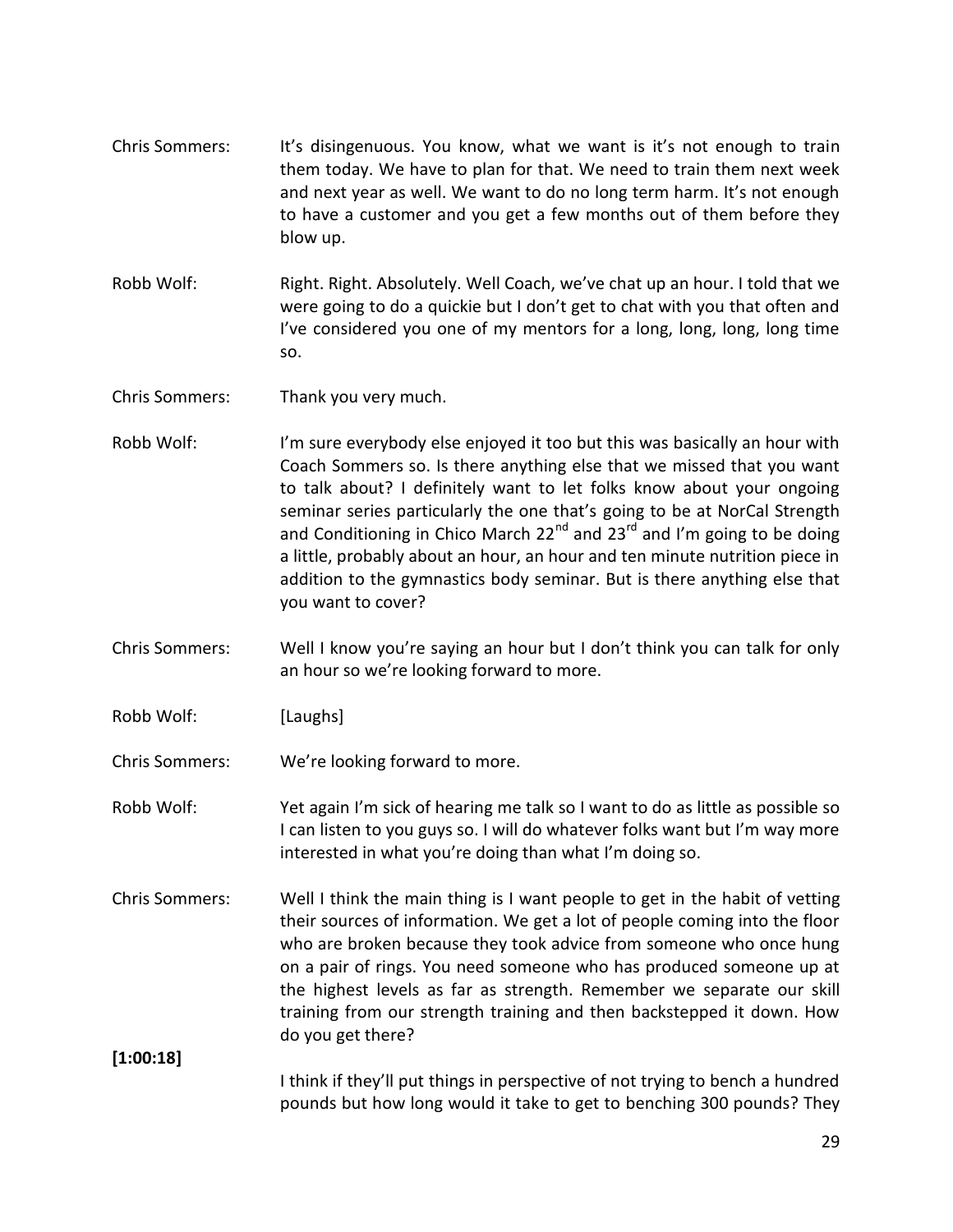wouldn't expect it tomorrow and gymnastics strength training is no different. We're looking depending on the athleticism they're bringing to the table when they start, the mobility they're bringing. We're looking at a four to six-year window to have cross on rings, plunge on rings, you know, all the rope climb, all the things that are under it. We're looking at a four to six-year window which if you think about it for Olympic lifting, for anything that's a high level athletics is about how long it takes the body to physically adapt to the new demands that are being placed on it.

- Robb Wolf: Right.
- Chris Sommers: So I want them to start approaching gymnastics strength training with that same degree of patience. They don't expect a 300-pound bench, they don't expect a body weight snatch overnight. You can't expect cross press handstand, planche on rings overnight either. It's just the same way that an Olympic will bring them in and put an empty dowel in their hand. We start at the very, very basics with us. We'll get people who will look at the courses and they'll glance at the course and they'll say well that's so simple and they'll blow it off.

We don't need them to glance at it. We need them to get in there and actually try to do the mastery sets. Usually that opens their eyes and they find out that they're not nearly as studly as they thought they were.

Robb Wolf: Right. Right. Well you know, I think it's worth mentioning with that too, something that I've always liked about gymnastics, weight lifting, sprinting but I guess specifically gymnastics even more so than the Olympic weight lifting is the characteristics, I guess the attributes that you get from gymnastics you won't get those attributes from just weight training. Now and you know, everybody --

Chris Sommers: That's true.

Robb Wolf: You've got different people have different needs and all that stuff and everybody needs to find their own way to do things. But it is interesting that you could product a 300-pound bench from doing gymnastics strength work but then you also have all of these other characteristics including just the structural integrity and the soft tissue integrity and the --

Chris Sommers: Uh-hum.

Robb Wolf: --- the balance that you won't get from these other endeavors. So I think that that's kind of –you know, even though and this is kind of a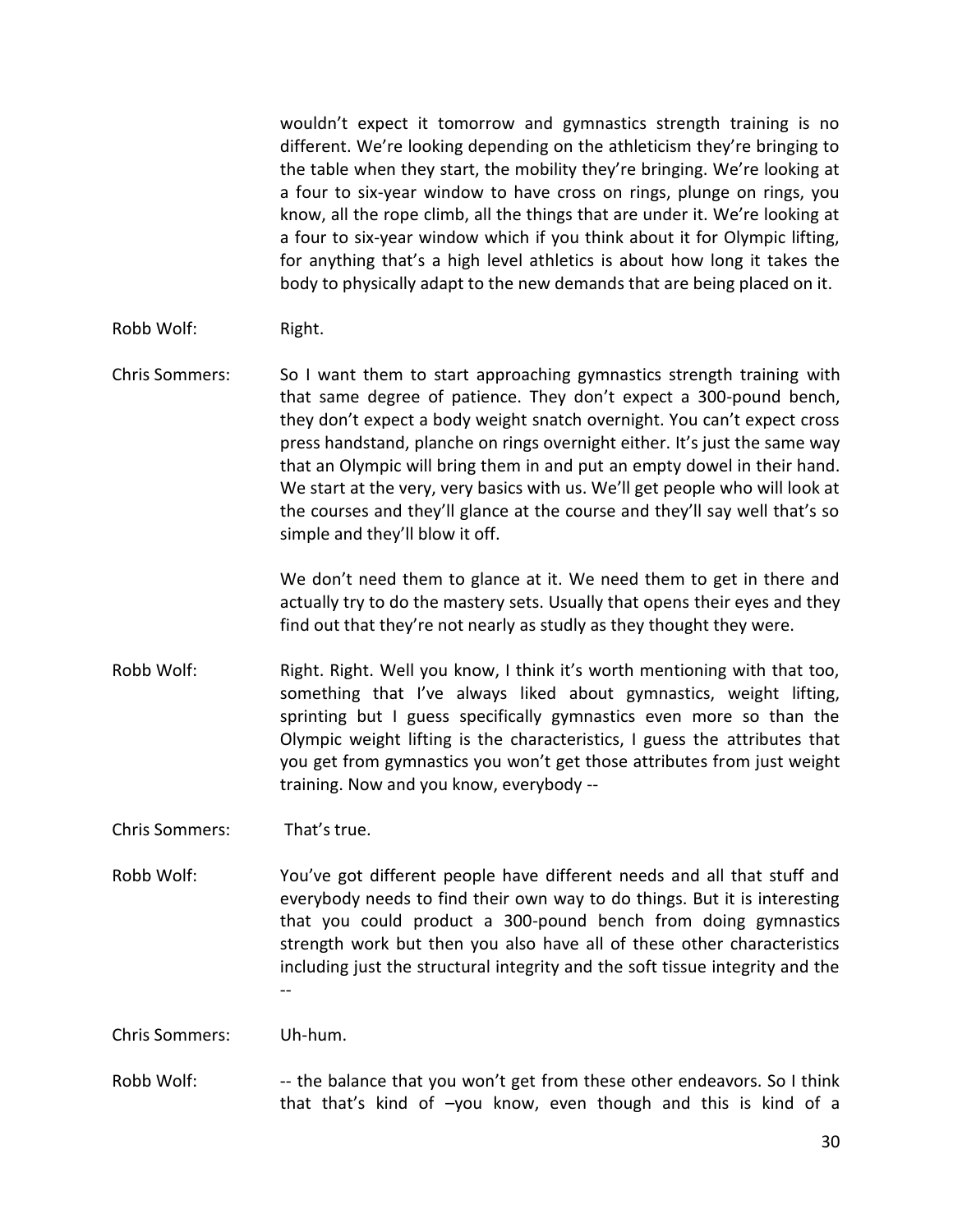realization I'm having even as I'm talking about it when you start talking about a return on investment even though it looks like it may be a long term you know, process to get to say like a planche on the rings or Maltese or something like that, all of these other attributes that go along with that how much time peripherally would you need to do while doing barbell press and bench press would you need to do to be able to get the shoulder integrity and whatnot. Really it's not even a legit question because you can't really get there by doing things other than kind of doing the gymnastics stuff. But at the end of the day even though it looks like a long investment kind of slow return really when you look at everything you're getting out of it not just simply the ability to do that one particular technique but all of the join integrity and the proprioception and the injury prevention then you're getting an enormous amount out of that.

- Chris Sommers: Oh it's huge. Now I do want to clarify too that I'm not against weight training and I'm not against people doing barbell work. I like it when it's the right time in their training. For example to my mind if they can't do all the knee mobility that we do with our athletes if they haven't mastered single leg squats I don't understand why they're putting weight on their back.
- Robb Wolf: Right, right.
- Chris Sommers: If you haven't taken care of first things first what are you thinking or if you haven't mastered a rope climb with no legs, why are you adding weight to your pull-ups?
- Robb Wolf: Right.
- Chris Sommers: It just boggles my mind. I think people are premature. Now I will say that without exception over the years, for example at seminars my athletes have out jumped everyone always. No one has even come remotely close to them. We always crushed them if they only trained a single modality. If there was the recon marines they were so happy when we finally got. We did a private seminar for them, when we finally got to legs they were like oh we're so tired of getting our nose rubbed in this and failing. This is our moment to shine and we crushed them.

#### **[1:05:00]**

Robb Wolf: Uh-hum.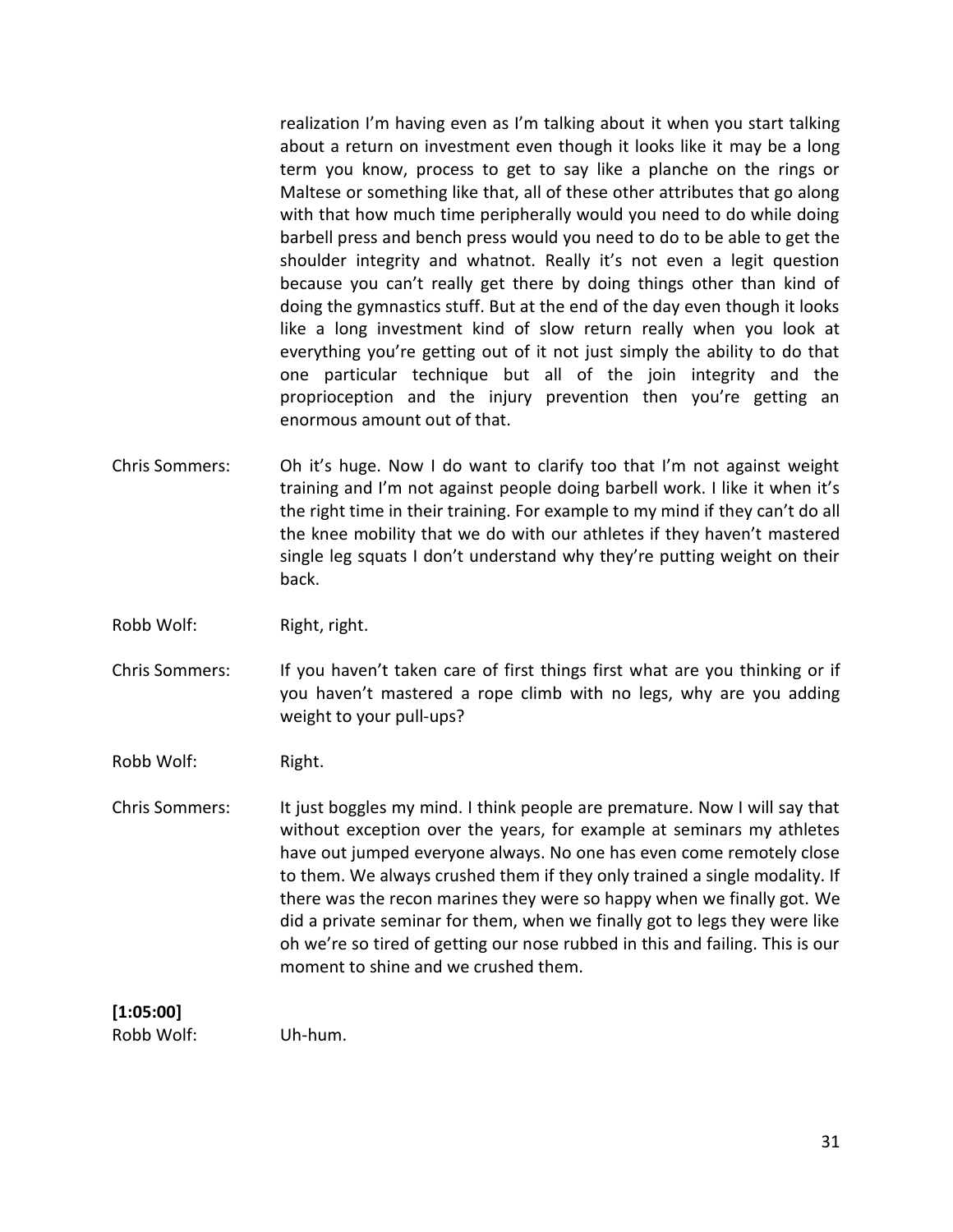- Chris Sommers: We crushed them. Now that being said, two people over the years have out jumped my athletes and the ones who did were doing that combination of Olympic lifting and gymnastics strength training.
- Robb Wolf: Hmm.
- Chris Sommers: That's what I'm interested in exploring now you know, as we're not –you know, I'm not responsible now for putting people on national team. You know, I have more free time. I think that might be the sweet spot done correctly.

Robb Wolf: Right, right.

- Chris Sommers: Done correctly. That could have some very, very interesting athletic returns.
- Robb Wolf: Right. Very cool Coach. Well everybody should we would have links to the GymnasticsBodies.com website. We'll have links to the upcoming seminars.
- Chris Sommers: Check out our Facebook page, our Facebook page is cranking lots of great information there, some beautiful graphics. I think goodness we've been exploding. We have not worked it except since this summer. I think we started at 400 likes and now we're over 22,000.
- Robb Wolf: Nice, awesome.
- Chris Sommers: So.
- Robb Wolf: Cool.
- Chris Sommers: We're coming along. We use that for a lot of announcements. Basically how we work is we use Facebook for general announcements and then our forum is where we have our in depth conversations and discussions.
- Robb Wolf: Very cool. Awesome. Well we'll get links to all that. I'll make sure that Squatchy and Corey or Orench get connected on that so that we have links for all that stuff.

Chris Sommers: Excellent.

- Robb Wolf: Awesome, Coach.
- Chris Sommers: Perfect. All right.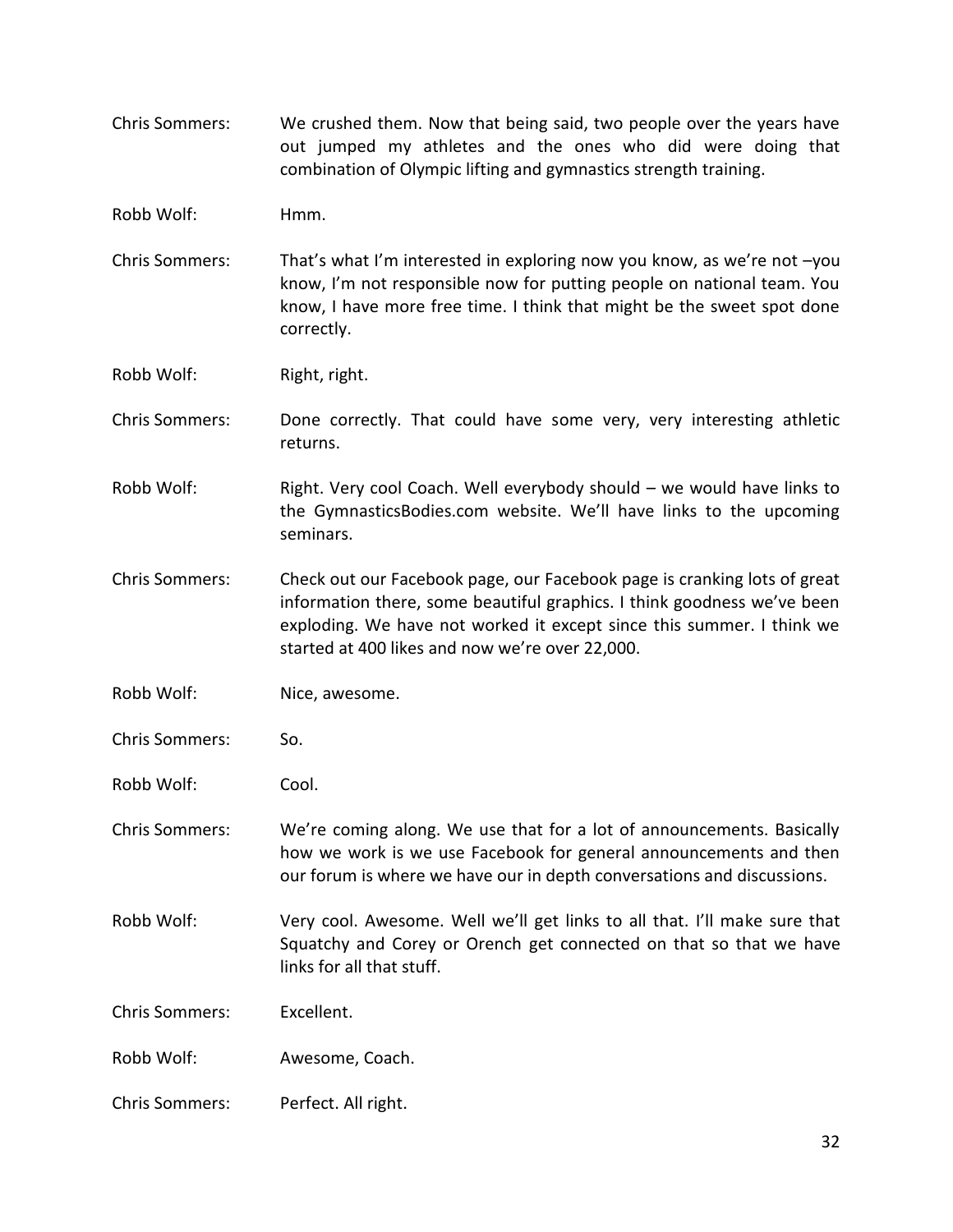| Robb Wolf:            | I'm looking forward to seeing --                                                                                                                                                                                                                                                                                                                                                                                                                                                                             |
|-----------------------|--------------------------------------------------------------------------------------------------------------------------------------------------------------------------------------------------------------------------------------------------------------------------------------------------------------------------------------------------------------------------------------------------------------------------------------------------------------------------------------------------------------|
| <b>Chris Sommers:</b> | Thank you Robb.                                                                                                                                                                                                                                                                                                                                                                                                                                                                                              |
| Robb Wolf:            | -- you in person in March and you have thoroughly lit a fire under my<br>backside to get in and start going through the foundational--                                                                                                                                                                                                                                                                                                                                                                       |
| <b>Chris Sommers:</b> | Sure.                                                                                                                                                                                                                                                                                                                                                                                                                                                                                                        |
| Robb Wolf:            | --programs. So I --                                                                                                                                                                                                                                                                                                                                                                                                                                                                                          |
| <b>Chris Sommers:</b> | Should I bring a fire extinguisher for you?                                                                                                                                                                                                                                                                                                                                                                                                                                                                  |
| Robb Wolf:            | We'll see, we'll see if I've blown up and I've failed miserably by then. But<br>you know, it's- I think it's again worth mentioning I'm 42 years old, I'm<br>still at the early cycle of this whole Brazilian jujitsu thing. But the little bit<br>of gymnastics type exposure that I've had via Capoeira, via some of your<br>work and I almost hesitate to even mention your work because I've been<br>so spotty at implementing the legit progressions. But that said like I've<br>been very fortunate -- |
| <b>Chris Sommers:</b> | Even then.                                                                                                                                                                                                                                                                                                                                                                                                                                                                                                   |
| Robb Wolf:            | -- in injury prevention. I have great athleticism, really good mobility on<br>the mat. You know, I'm rolling with guys that are 60 pounds heavier and<br>20 pounds younger and I'm doing fine with that.                                                                                                                                                                                                                                                                                                     |
| <b>Chris Sommers:</b> | Okay, hang in there.                                                                                                                                                                                                                                                                                                                                                                                                                                                                                         |
| Robb Wolf:            | It's hard work.                                                                                                                                                                                                                                                                                                                                                                                                                                                                                              |
| <b>Chris Sommers:</b> | Nice.                                                                                                                                                                                                                                                                                                                                                                                                                                                                                                        |
| Robb Wolf:            | But you know, if I didn't have this mobility and kind of strength<br>background, and the proprioception I'd be getting crushed. It wouldn't be<br>nearly as much fun.                                                                                                                                                                                                                                                                                                                                        |
| <b>Chris Sommers:</b> | Absolutely.                                                                                                                                                                                                                                                                                                                                                                                                                                                                                                  |
| Robb Wolf:            | So it's $-$ I'm actually excited and I've been very much in a rut on my<br>strength and conditioning so this is the perfect argument for me to get<br>and do something different and follow an actual coach so that I'm not<br>making this stuff up on my own so there you go. [Laughs]                                                                                                                                                                                                                      |